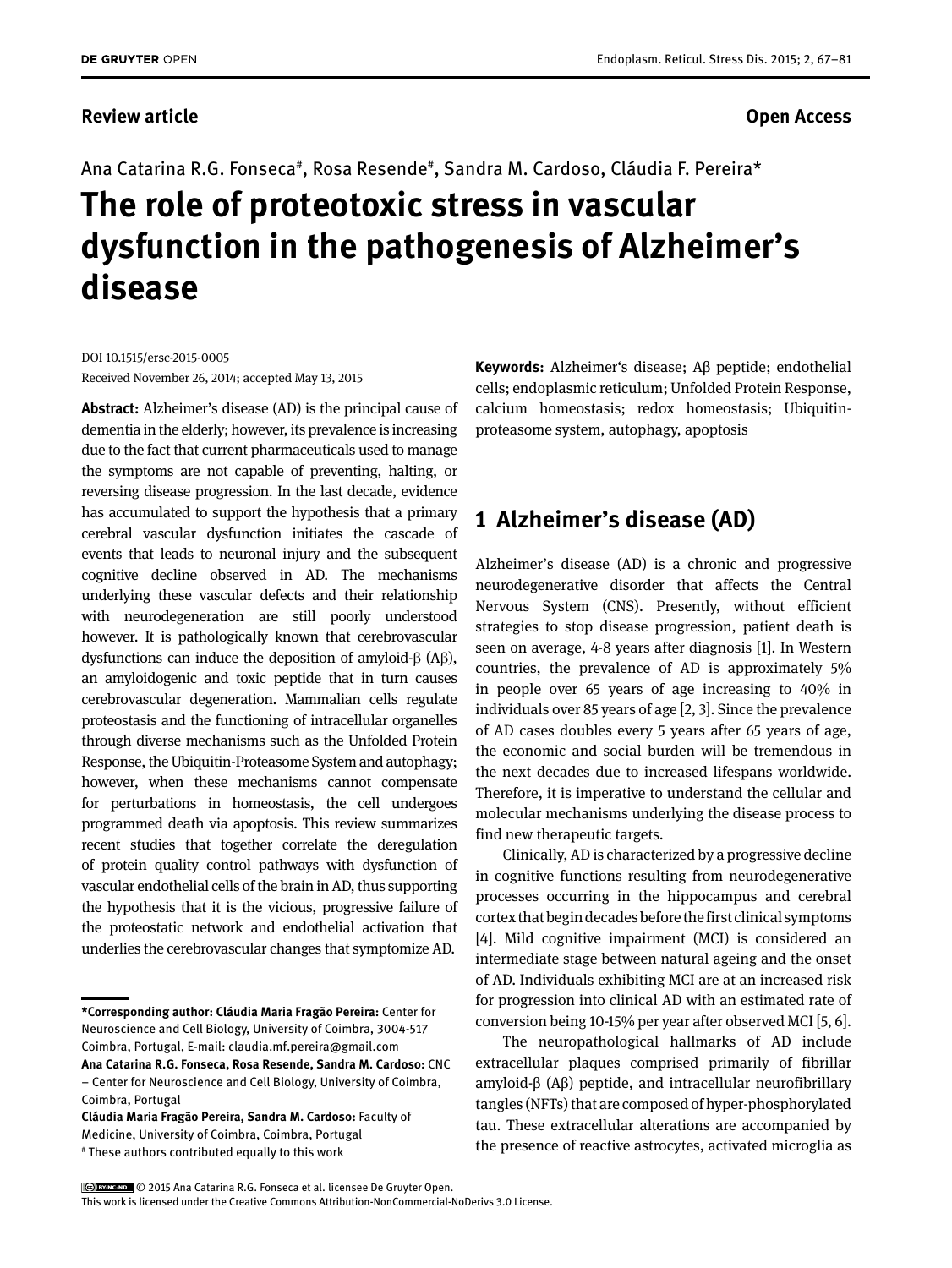DE GRUYTER OPEN

well as synaptic and neuronal loss in susceptible brain regions, correlating them with glucose hypometabolism [7].

Ageing is the principal risk factor for AD; however, there are more than 400 AD-associated mutations implicating more than 30 genes [8]. Mutations in the genes encoding for the amyloid precursor protein (APP), presenilin (PS)1 and PS2 cause the early-onset form of the disease known as Familial AD (FAD) that represents up to 5% of all AD cases. Other genetic variants induce an increased risk of developing late-onset sporadic AD (SAD) [8, 9]. The most prevalent genetic risk factor for SAD is the ε4 allele of apolipoprotein E (APOE) [8]; nevertheless, there are many other risk factors for SAD such as: hypercholesterolemia, increased fat intake and obesity, type 2 diabetes, hyperglycaemia, and hypertension amongst others that are lifestyle-associated risk factors for the development of vascular problems [3, 10, 11] thus supporting a close and substantial association between these defects and AD.

#### **1.1 The "Amyloid Cascade Hypothesis"**

Aβ, the main component of extracellular senile plaques in AD brains, is a 4 kDa peptide resulting from the cleavage of APP, a 695-770 amino acid transmembrane protein. Sequential cleavage of Aβ performed by β- and γ-secretases (amyloidogenic pathway), results in Aβ peptides with different lengths (~38-43 amino acids) [12]. Subject to normal physiological conditions, more than 90% of APP is cleaved by  $\alpha$ - and y-secretases as part of the nonamyloidogenic pathway, which precludes the formation of Aβ [13] (Figure 1). In the brains of AD patients, Aβ levels are increased; however, and more importantly, the ratio of  $A\beta_{142}$ , which is more prone to aggregate and is more toxic to synapses and neurons, to  $A\beta_{1/40}$  is higher in comparison with those of asymptomatic controls [14-17]. Succeeding production of its monomeric form, Aβ aggregates into the most synaptotoxic and neurotoxic Aβ species, oligomers. [18, 19]. Oligomers then congregate to form insoluble fibrils that deposit into the plaques that are found in the brains of AD patients [20].

According to the 'Amyloid Cascade Hypothesis', the accumulation of Aβ in the brain, namely oligomeric Aβ, results from an imbalance between the production and clearance or degradation of Aβ and is at least partially involved in the neurodegenerative process of AD [16] (Figure 2). Accordingly, mutations of APP that increase Aβ production cause the onset of FAD; however, on the other hand, such APP mutations that decrease Aβ generation



**Figure 1:** Amyloid Precursor Protein (APP) processing. α- or β-secretases may cleave APP through the non-amyloidogenic or amyloidogenic pathway originating αAPPs or βAPPs soluble fragments, respectively and membrane-retained fragments that are then cleaved by a γ-secretase originating the p3 fragment (non-amyloidogenic pathway) or the Aβ peptide (amyloidogenic pathway) and the AICD. Aβ monomers can form toxic soluble oligomers and higher molecular weight insoluble fibrils that aggregate and deposit in susceptible brain regions.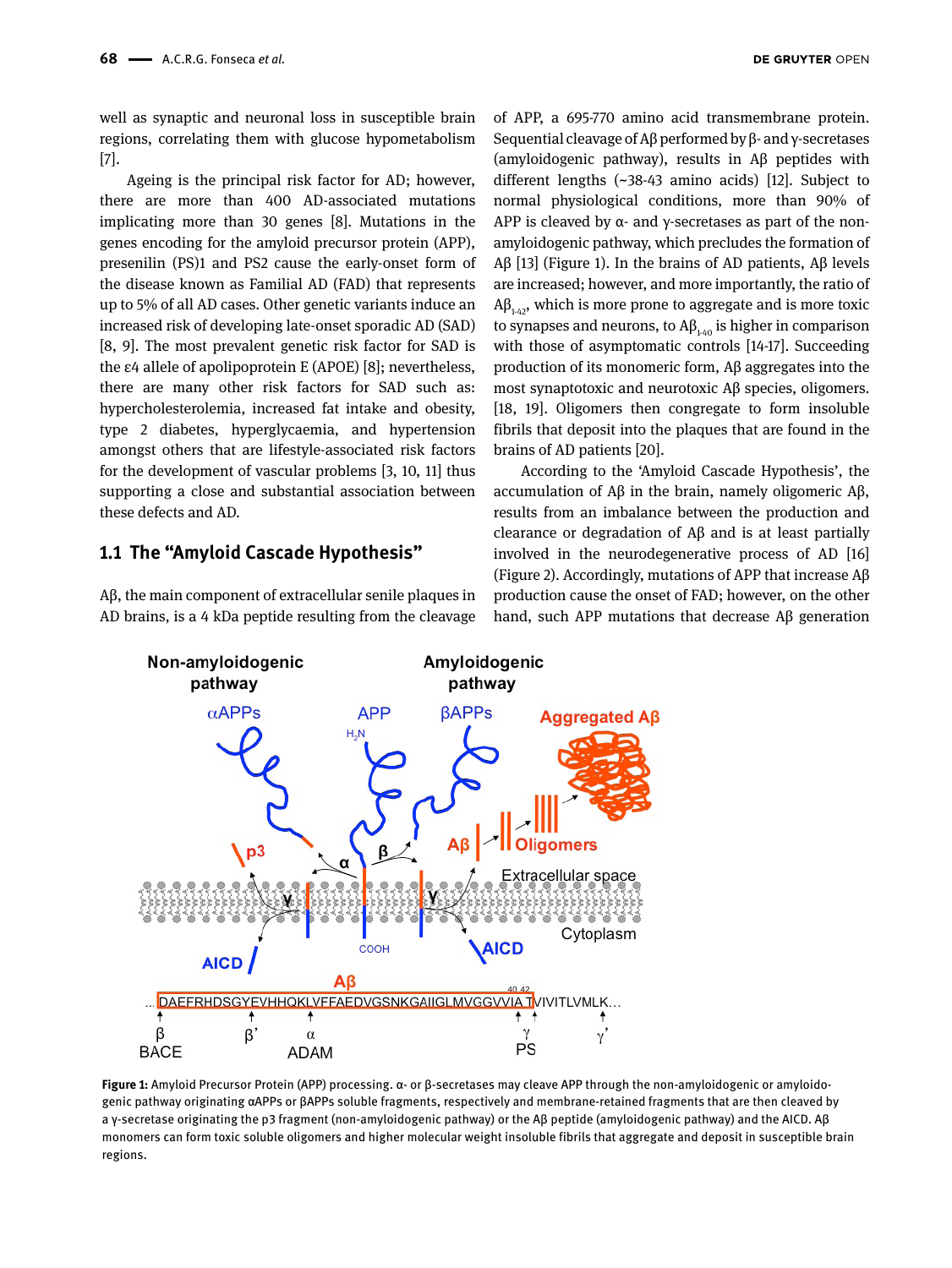consequently reduce susceptibility to the development of AD [21]. Moreover, all currently identified mutations affiliated with FAD affect the production of Aβ [8]. On a related note, subjects with Down Syndrome (possessing three copies of chromosome 21, which contains the gene for APP) have Aβ plaques, NFTs and glial activation early in life explaining why 70 to 80% of adults with this syndrome develop AD [22, 23]. The cognitive and neuropathological features of human AD have been reproduced in several transgenic murine models that overexpress FADassociated mutations. These mice accumulate Aβ in the hippocampus and neocortex, present neuritic plaques surrounded by astrocytes and activated microglia in addition to deposits of hyperphosphorylated tau. These alterations are accompanied by impairments in memory and learning as well as in motor function [24, 25, 26]. Importantly, these mice also exhibit amyloid angiopathy followed by weakened vessel walls, aneurysm, vasculitis, and haemorrhage [27, 28]. Numerous *in vitro* studies demonstrate the synaptic and neuronal toxicity induced by Aβ including, but not limited to: evidence of abnormal tau phosphorylation,  $Ca^{2+}$  deregulation, oxidative stress, mitochondrial and endoplasmic reticulum (ER) dysfunction, neuroinflammation, alteration of synaptic transmission, excitotoxicity, changes in membrane cholesterol levels and distribution, and activation of cell death pathways [18, 29-35].

# **2 Vascular dysfunction in AD**

The blood brain barrier (BBB) is an active and dynamic boundary that allows the selective permeation of molecules into the brain, simultaneously protecting it from blood toxins and bacterial infections. The BBB mediates the transport of oxygen and nutrients from the blood to the parenchyma and conversely of potentially toxic molecules resulting from cellular metabolism outward from the parenchyma to the blood [36]. The BBB is composed of a monolayer of brain endothelial cells (ECs) sealed with 'tight junctions' (TJs) that are proteinaceous transmembrane complexes comprised of members such as: occludin, claudins and junctional molecule-1, and submembrane molecules connecting to the actin network [37]. ECs of the BBB regulate the neuronal environment by governing the transport of several molecules such as Aβ from the blood to the brain parenchyma and vice versa. They also govern such fluctuations through the synthesis of factors able to influence neuronal cell function, such



**Figure 2:** Amyloid Cascade Hypothesis. According to this hypothesis, the oligomerization of Aβ, which results from mutations in APP and/ or PS genes in FAD, or from the synergistic effect of ageing, genetic (e.g. the presence of APOEε4 allele) and environmental factors in SAD cases, triggers a cascade of intracellular alterations in different types of brain cells (neurons, glia and ECs). These alterations compromise the function of the BBB that, in turn, decreases Aβ clearance from the brain parenchyma and promotes several deleterious events, including hyperphosphorylation of tau and the subsequent formation of NFTs and cytoskeleton deregulation that ultimately lead to synaptic and neuronal dysfunction culminating finally in cognitive deficits and dementia.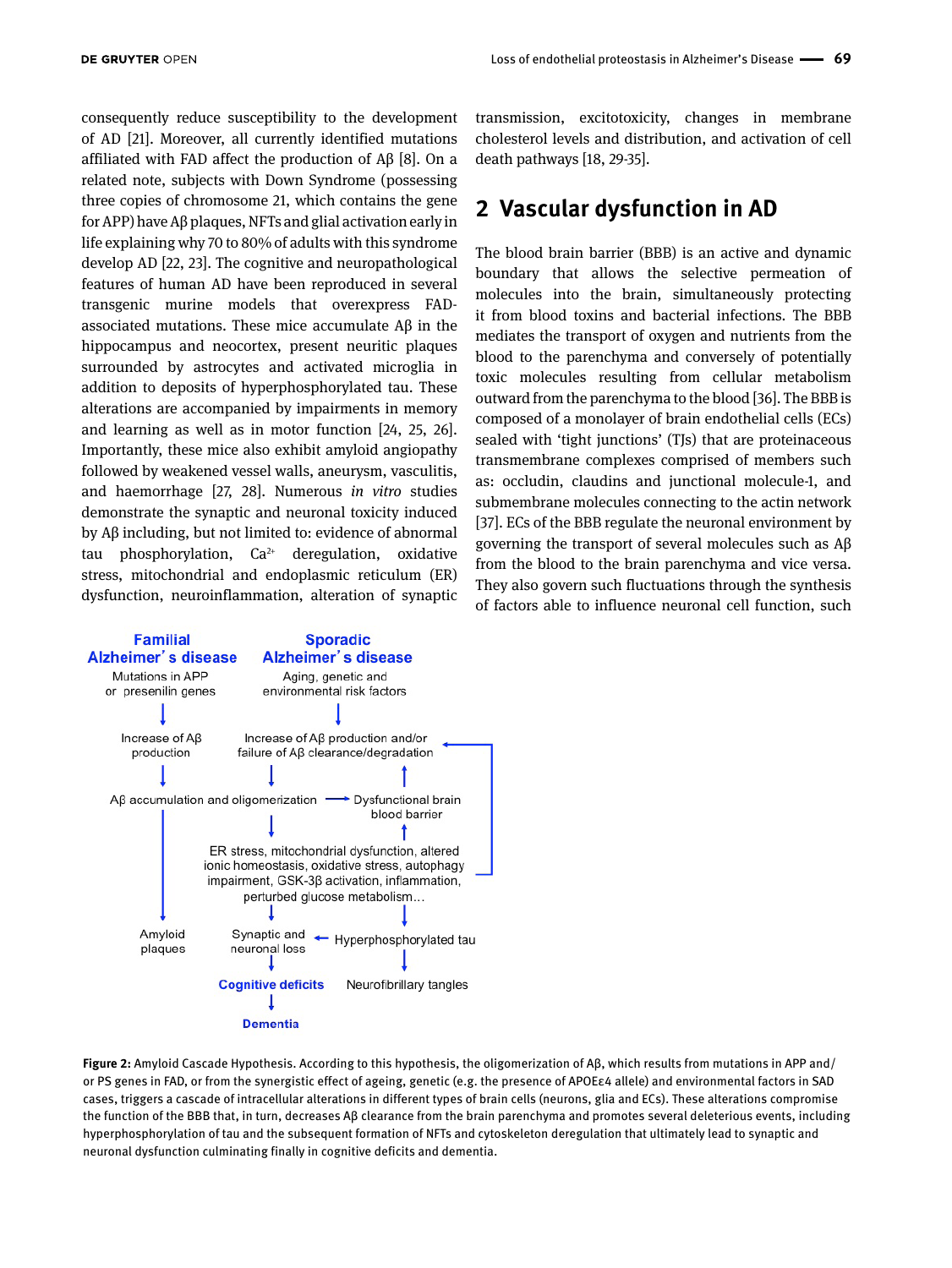as vascular endothelial growth factor (VEGF) [38, 39]. As would be expected, such alterations in the metabolism of ECs can result in neurodegeneration.

The neurovascular unit that strongly affects neuronal cell activity of the brain [40] also integrates pericytes, astrocytes, neurons and microglia [41]. The processes of pericytes wrap around the endothelium, contributing to vascular stability [42] and act as mediators between the vasculature and parenchyma [43, 44]. Astrocytes, through cell projections called astrocytic feet, contact ECs providing support to those cells and therefore regulate BBB maintenance, and are also mediators between BBB and neurons [45].

Neurovascular dysfunction and deregulation of the BBB have been shown to contribute to neurodegeneration and cognitive decline, and thus have an important role in the pathogenesis of AD (Figure 3) [36, 46, 47]. 30-60% of AD patients have also been additionally diagnosed with vascular diseases and 40-80% of Vascular Dementia patients have AD [48]. Risk factors for AD such as diabetes,

obesity, hypercholesterolemia, the APOE ε4 genotype, hypertension, atherosclerosis and high homocysteine levels are also risk factors for vascular diseases as well [49- 52]. Numerous structural and functional cerebrovascular abnormalities including but not limited to damage of the cerebral vasculature and decreased blood flow have been identified in the brains of AD patients and in animal models [41, 53]. Finally, accumulation of Aβ in the cerebral microvasculature correlates better with early cognitive impairment in transgenic mice than accumulation of Aβ in the parenchyma [54].

Brain imaging and post-mortem studies in MCI subjects demonstrated that glucose uptake is diminished in susceptible brain areas with the expression of GLUT1, the major glucose transporter at the BBB, being decreased [55], to suggest early deficits at the BBB in AD. It was recently demonstrated that a deficiency in GLUT1 in APPoverexpressing mice leads to breakdown and compromise of the BBB [56]. Leakiness of the BBB has been observed in a number of similar transgenic, APP-overexpressing



**Figure 3:** Vascular dysfunction in AD. Impaired Aβ clearance due to disruption of the BBB leads to accumulation of Aβ, which in turn perturbs BBB function and induces vascular alterations. Under hypoxia arising from vascular abnormalities, ECs become activated and cause peripheral inflammation to further elevate the Aβ levels, not only by decreasing the clearance but also increasing its production. The increased levels and accumulation of Aβ, as well as the activation of ECs all contribute to the neuronal dysfunction that occurs in AD.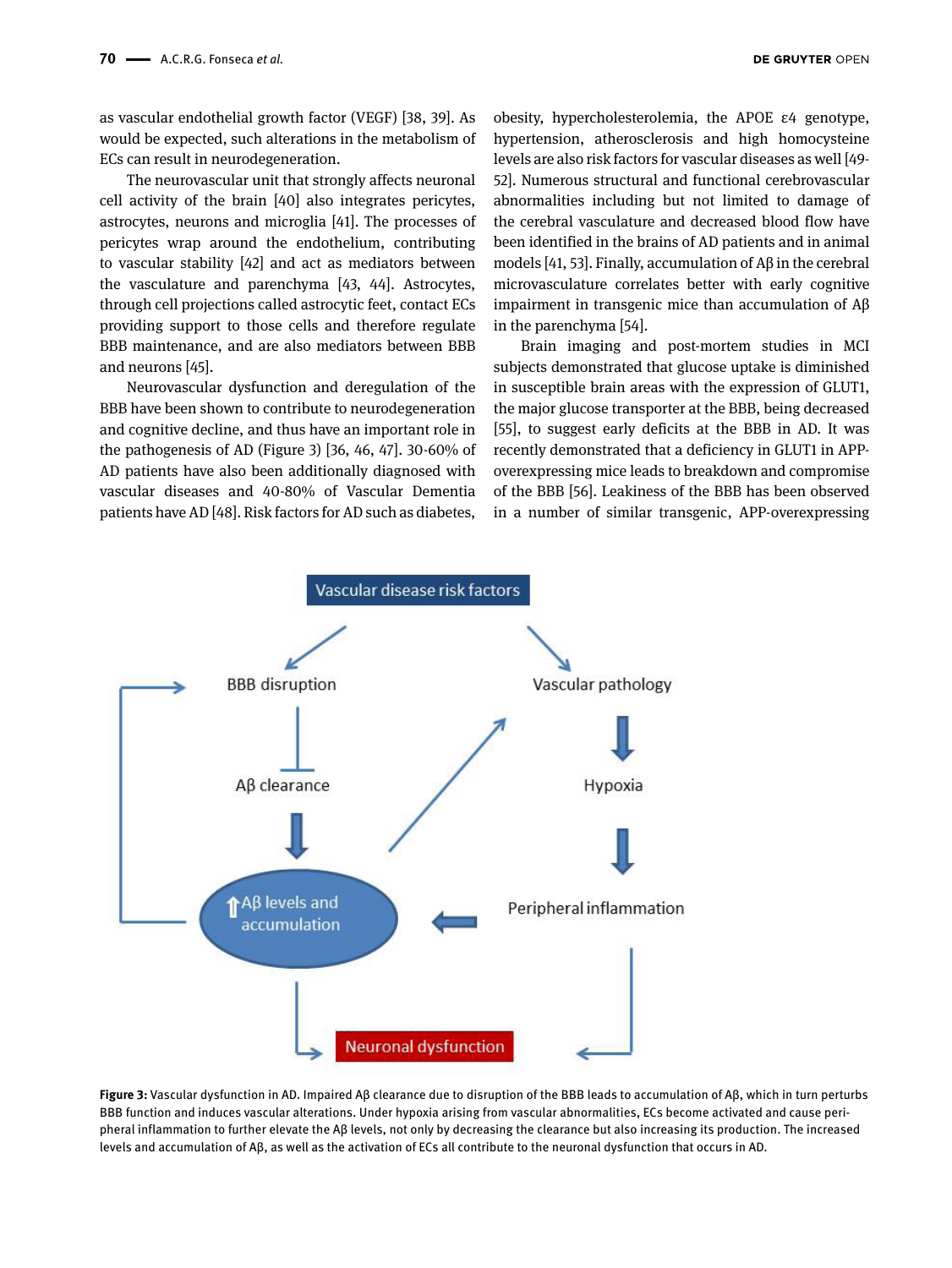AD murine models before the appearance of other disease pathology [57, 58]. Aβ immunization reversed BBB pathology in Tg2576 mice [58] suggesting that Aβ production may be involved in this process. Accordingly, post-mortem studies of patients with extensive capillary cerebral amyloid angiopathy (CAA) also presented Aβ deposition together with decreased levels of TJs [59]. This phenomenon can be observed upon infusion of Aβ into the internal carotid artery of rats, which leads to the accumulation of Aβ in the parenchyma of the brain that damages cerebral endothelium and ultimately disrupts the selective permeability of the BBB [60]. This is in part explained by the binding of Aβ to RAGE that disrupts TJs at the BBB [61, 62]. To show this, Biron and Colleagues [63] used Tg2576 AD mice demonstrating that amyloidogenesis mediates disruption and leakiness of the BBB by promoting neoangiogenesis and hypervascularity, thus resulting in redistribution of the TJs that maintain the barrier.

Combined evidence from neuroimaging and neuropathological studies show that vascular pathology develops early in AD and occurs before a decline in brain function, many years before the disease becomes symptomatic [46, 64]. Moreover, impairment of the cerebral microcirculatory system can lead to neuronal cell loss due to shifts in vessel architecture, decreased cerebral blood flow and altered oxygen utilization [41]. A reduction in cerebral blood flow has been shown to precede dementia [65, 66, 67] and the development of plaques or cognitive abnormalities in AD patients and APP-overexpressing mice [68]. Furthermore, hypoperfusion appears to induce oxidative stress that can initiate mitochondrial failure, which is known as a primary factor in the pathogenesis of AD [69].

Signalling cascades associated with vascular activation and angiogenesis are upregulated in the microvessels of AD brains leading to the expression or release of numerous related factors such as interleukines, nitric oxide, integrins, thrombin, VEGF, tumor necrosis factor-α (TNF-α) and monocyte chemotactic protein-1 [39, 41]. Activated ECs release proteases, inflammatory proteins and other toxic products that can damage or kill neurons [41] as is seen in cortical neurons of rats where high doses of VEGF have been shown to reduce cell survival [39]. To support the hypothesis that vascular activation is a relevant mechanism in AD pathogenesis, P. Grammas and colleagues [70] recently showed that the vascular activation inhibitor, sunitinib, reduces cerebrovascular expression of inflammatory proteins as well as Aβ and improves cognitive function in AD2576APPSwe and 3xTg-AD murine models.

Significant co-localization of VEGF and Aβ has been detected in the brains of AD patients, supporting a deficiency in available VEGF and the consequent proliferative activity of ECs [71]. However, instead of increased vascularity, several studies show a low microvascular density in the AD brain suggesting that antiangiogenic factors are also greatly increased in this neurodegenerative pathology [41]. The direct interaction of Aβ with VEGF receptor 2 and the subsequent inhibition of VEGF-mediated signalling can, in part, explain the anti-angiogenic effect of Aβ [72]. Furthermore, Paris and colleagues [73] demonstrated that Aβ inhibits the formation of capillaries by human ECs in the brain in a manner that is dose-dependent and ultimately induces degeneration at high doses. Adding to this, increased levels of APP compete with Notch-1 for cleavage by PS thus leading to decreased Notch cleavage, and as a consequence, impaired angiogenesis [74]. This is seen in wild type and transgenic Tg2576 mice that overexpress the Swedish double mutation of human APP (K670N and M671L) where the density of the blood vessels in the somatosensory cortex decreases with ageing; however, this decrease is more pronounced in the transgenic mice [75]. Decreased levels of circulating endothelial progenitor cells (EPCs), which repair and maintain the endothelium serving as a cellular reservoir for the replacement of dysfunctional cells, have been shown in AD patients [76]. Moreover, in an experimental model that replicates biomarkers of AD, intravenously transplanted bone-marrow-derived EPCs attenuate Aβ overload to improve deficits in both learning and memory [77].

In SAD, increased Aβ accumulation does not seem to arise from enhanced Aβ production but is rather a consequence of its faulty clearance [78]. In accordance, brain regions affected by AD have increased expression of RAGE [79] and a downregulation of LRP1 that is associated with Aβ deposition in the cerebral vessels of aged animals and AD patients [80]. Moreover, peripheral inflammation increases Aβ levels in the brain via three mechanisms: increased influx through up-regulation of RAGE, decreased efflux through the impairment of LRP activity and increased neuronal production [81].

Deposition of Aβ into capillary walls and along the pericapillary glia is a common feature of the AD brain [82]. Although diffuse and neuritic plaques and pericapillary cells preferentially exhibit  $\mathsf{A}\beta_{14}$ , capillary walls have both  $\mathsf{A}\beta_{1\text{-}40}$  and  $\mathsf{A}\beta_{1\text{-}42}$  in the brains of AD patients [82, 83]. Moreover, fibrillar  $A\beta_{1\cdot42}$  enhances the production of  $A\beta_{1\cdot40}$ in human ECs [84] while patients diagnosed with small vessel disease have increased levels of  $\mathsf{AB}_{1\cdot 40}$  but not  $\mathsf{AB}_{1\cdot 42}$ in plasma [85]. Similarly, this is seen in cats and in dogs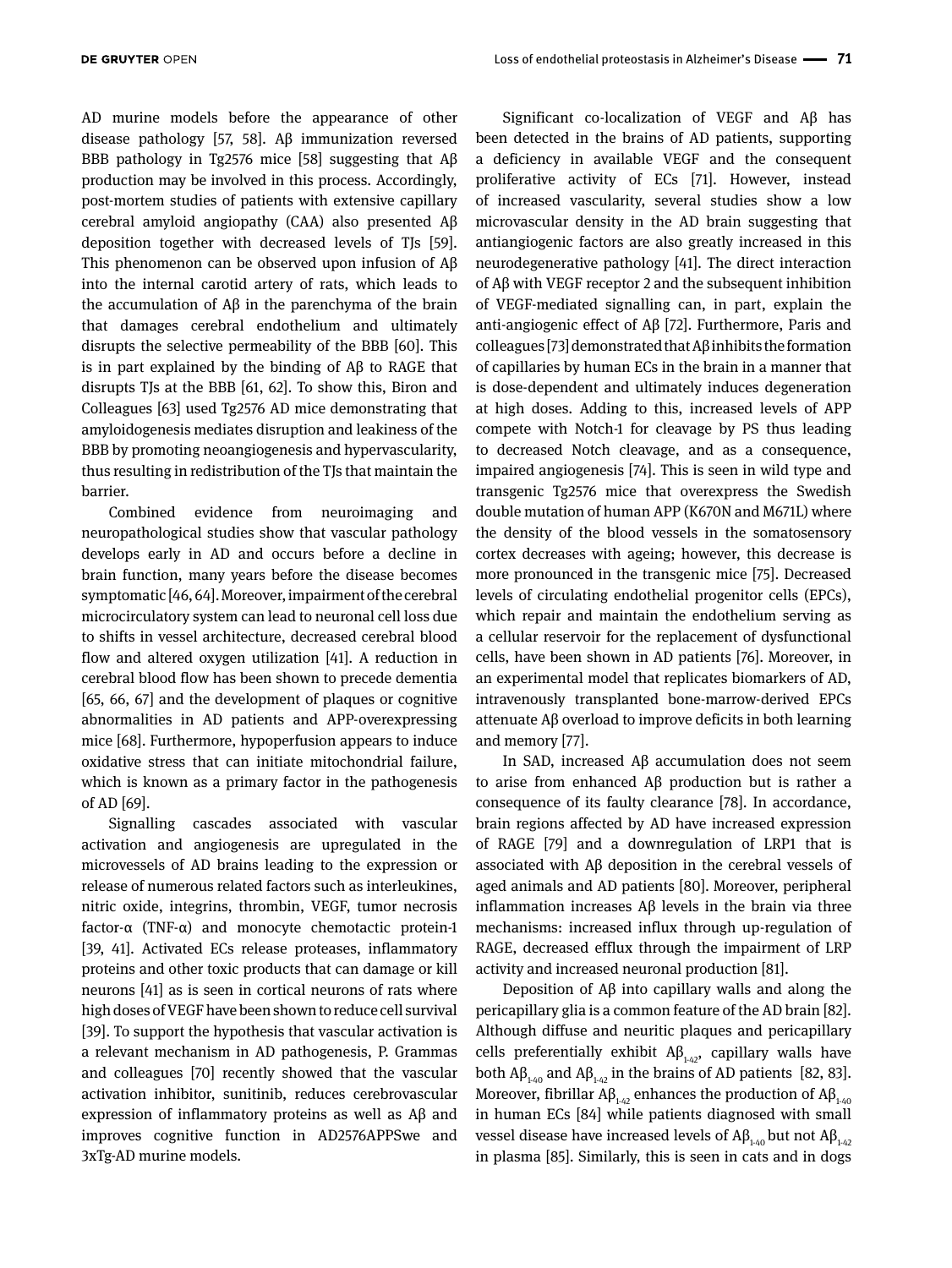where diffuse and neuritic plaques also preferentially exhibit  $\mathsf{AB}_{1-42}$  while vascular deposits have both  $\mathsf{AB}_{1-40}$  and  $Aβ<sub>1-42</sub>$  [83] and in the cerebral microvessels of transgenic, APP-overexpressing mice that contain higher levels of  $A\beta_{140}$  than  $A\beta_{142}$  isoforms [86]. Fibrillar deposits of Aβ develop exclusively or mainly in the cerebral microvasculature or in the immediate perivascular regions of transgenic AD murine models due to poor clearance of Aβ across the BBB. These alterations contribute to the agedependent degeneration of the cerebral vasculature and development of CAA, characterized by dysfunction of the endothelium of brain capillaries [86, 87].

# **3 Aβ-induced impairment of protein quality control mechanisms: a novel hypothesis to explain endothelial dysfunction in AD**

The majority of AD patients present Aβ deposits in cerebral veins, arteries and capillaries [82]. Strong evidence exists to support that Aβ accumulation can be triggered by vascular deficits and, in turn, the induction of endothelial damage by Aβ oligomers and fibrils contributes to the impairment of the neurovascular unit. Aβ is toxic to all cell types within the neurovascular unit, as shown by Veszelka and collaborators in a study using primary cultures of ECs, astrocytes, pericytes and neurons from rat brains [88]. Injection of  $Aβ_{25,35}$  into the brain of mice disrupts the neurovascular unit leading to deficits in learning and memory [89] displaying the toxic effects of Aβ on ECs, which has been extensively described in cultured cells, in isolated vessels and in whole animals [90, 91, 92, 93, 94]. Aβ accelerates endothelial senescence, affects viability and also induces apoptosis due partially to a decrease in telomerase activity, as seen in zebrafish embryos and cultured human and mice cerebral ECs [94-97]. Furthermore, Aβ reduces regeneration through irreversible morphological and functional alterations in cultured vascular ECs of humans, and also promotes mitochondrial-dependent apoptosis [98, 99, 100]. The induction of EC apoptosis correlates with the presence of Aβ oligomers and protofibrils that precedes fibril formation [101]. Furthermore,  $A\beta_{140}$  increases the permeability of these cells, compromising their survival and decreasing the expression of various TJs proteins, including occludin [59, 102]. Neuronal damage can occur as a consequence of Aβ-induced endothelial dysfunction; accordingly, co-cultured neural-like PC12 cells with microvascular ECs of the bovine brain showed that Aβ triggers nitric

oxide production by the ECs leading to neural cell death via apoptosis [103]. Although the deleterious effect of Aβ on ECs of the brain is widely described, the underlying mechanisms have yet to be fully elucidated. Recent studies support the hypothesis that Aβ-induced endothelial dysfunction involves impairment of proteostasis and is mediated by the chronic activation of the endoplasmic reticulum (ER) stress response, called the Unfolded Protein Response (UPR) [104, 105]. This response can be triggered by several types of cellular stress, such as changes in ROS and Ca2+ levels, leading eventually to the accumulation of misfolded proteins in the ER lumen [106-108]. ER stress can activate major signalling pathways in order to increase the capacity of the ER to process the misfolded proteins, inhibit protein translation and enhance degradation via ER-associated degradation (ERAD) or autophagy [109]. Severe and/or chronic ER stress can however, have negative effects leading to apoptosis through different pathways such as: the elevation of ROS and  $Ca<sup>2+</sup>$  levels, activation of the ER-resident caspase-12 (in rodents or caspase-4 in humans), CAAT/enhancer binding protein homologous protein (CHOP) or c-Jun NH2-terminal kinase (JNK) [110]. Canonical mammalian pathways of the UPR pathway involve three specialized ER stress-sensing proteins: protein kinase R-like endoplasmic reticulum kinase (PERK), inositol-requiring enzyme 1  $\alpha$  (IRE1 $\alpha$ ) and activation of transcription factor 6 (ATF6) [111]. In cells undergoing ER stress, the ER chaperone, glucose-regulated protein 78 (GRP78) dissociates from the ER transmembrane sensors [112] and promotes their activation, thus inducing phosphorylation and oligomerization of IRE1α and PERK, as well as the translocation of ATF6 to the Golgi where it is cleaved by Site 1 and Site 2 proteases (S1P and S2P) [111]. Active IRE1α processes mRNA encoding for X-box binding protein 1 (XBP1), a transcription factor that upregulates genes that encode mediators of ERAD, organelle biogenesis and protein quality control [113]. PERK activation reduces protein load in the ER by decreasing general protein synthesis through phosphorylation of the α-subunit of eukaryotic translation-initiation factor 2α (eIF2α), which paradoxically increases selective translation of activating transcription factor 4 (ATF4) mRNA [114]. ATF4 is a member of the bZIP family of transcription factors that activates expression of several UPR target genes involved in antioxidant responses (such as the transcription factor Nrf2), apoptosis and autophagy [115, 116]. In cells experiencing ER stress, ATF6 is cleaved at the Golgi apparatus allowing the newly released cytosolic domain to translocate to the nucleus where it regulates ER chaperones, ERAD-related genes, and proteins involved in organelle biogenesis [117].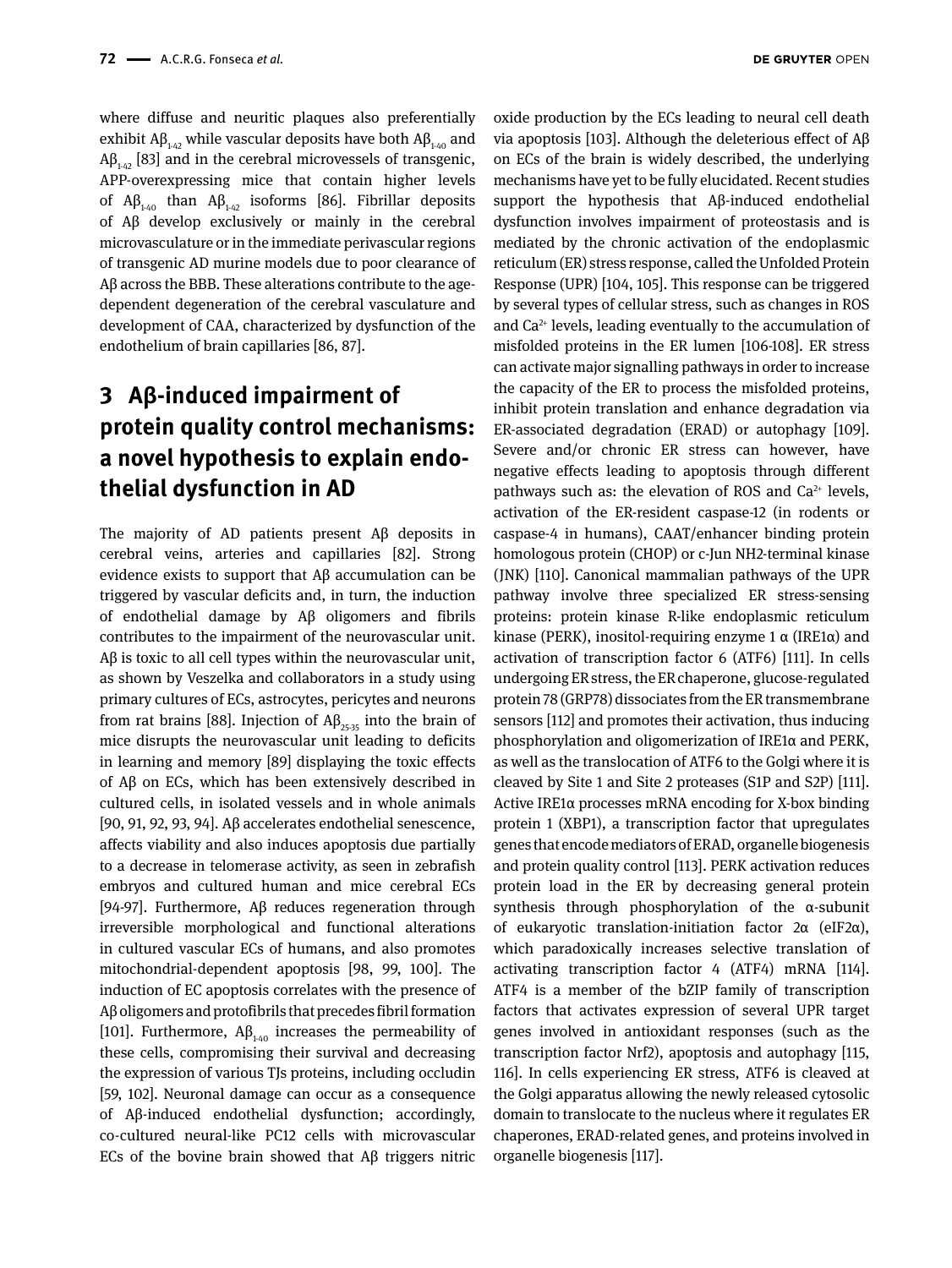The levels of ER stress influences the outcome of the cellular response [118]; when ER stress is mild, the cell can recover and adapt. However, when ER stress is prolonged or too severe, these mechanisms fail to restore proteostasis leading eventually to autophagy [119, 120] and apoptosis if the stress cannot be alleviated [121].

### **3.1 The relationship between endoplasmic reticulum stress and Aβ**

Recent findings in microvascular ECs of rat brains demonstrated that  $\mathsf{AB}_{1\text{-}40}$  induces ER stress and transiently increases levels of protein markers from the all three UPR branches [104]. It is well known that Aβ can be internalized by ECs of brain capillaries [122, 123] that potentiates its accumulation due to alterations in proteostasis, namely in the ER UPR (UPRER), the Ubiquitin-Proteasome System (UPS) and in autophagy [105]. Because ER stress decreases the traffic of proteins, such as APP, along the secretory pathway, stressful conditions potentiate the contact between APP and β- and γ-secretases, which are more abundant in the ER, Golgi and endosomes than in the plasma membrane. Under these conditions, the amyloidogenic processing of APP is promoted and therefore, the production of Aβ is enhanced [31, 124]. Chronic ER stress in ECs decreases secretion of Aβ leading to the accumulation of Aβ inside the cell [124]. In the AD brain, the ratio between Aβ efflux and influx is decreased compared to that of healthy subjects, indicating that clearance of Aβ from the brain is compromised in the disease [125]. In parallel with the delay seen in the transport of proteins along the secretory pathway, ER stress also inhibits the translocation of proteins and consequently decreases the levels of channels and transporters in the membrane of the cell, thus compromising several signalling pathways. Accordingly, ER stress has been detected concomitantly with changes in the levels of several proteins that regulate  $Ca<sup>2+</sup>$  and redox homeostasis in ECs treated with toxic doses of Aβ [126].

#### **3.2 Calcium and reactive oxygen species**

 $Ca<sup>2+</sup>$  homeostasis is highly dependent upon  $Ca<sup>2+</sup>$  channels in the membrane of cellular organelles and in the plasma membrane of the cell itself. In the case of ECs, VEGFinduced signalling and cell migration is mediated by  $Ca<sup>2+</sup>$  influx and requires the activity of the sarco/ER Ca2+-ATPase (SERCA)2b, ER store-emptying through the ryanodine receptor and store-operated Ca<sup>2+</sup> entry [127]. An extracellular stimulus, such as ATP, can bind to G proteincoupled receptors that are abundant in the plasma membrane of ECs from the BBB, leading to the production of IP<sub>3</sub> that activates IP<sub>3</sub>R in the ER membrane allowing the release of  $Ca^{2+}$  from this organelle [128]. In brain ECs, this  $Ca<sup>2+</sup>$  rise is transferred from cell to cell in  $Ca<sup>2+</sup>$  waves and plays a pivotal role in the increased permeability of the BBB [128, 129].

A $\beta$  was shown to deregulate Ca<sup>2+</sup> homeostasis in bovine aortic ECs [130] and more importantly,  $\mathsf{A}\beta_{1/40}$  impairs Ca<sup>2+</sup> homeostasis in brain vascular ECs leading to an increase of cytosolic and mitochondrial  $Ca^{2+}$  levels and a reduction of Ca2+ within the ER. The decreased capacity of the ER to restore luminal Ca<sup>2+</sup> levels upon Ca<sup>2+</sup> depletion, promotes a decrease in the membrane potential of the mitochondria [104, 126]. These alterations likely arise from Aβ-induced ER stress since in brain capillary ECs increased levels of intracellular  $Ca^{2+}$  are intimately associated with ER stress markers [108]. Prolonged ER stress in vascular ECs of the brain induces a significant transfer of  $Ca<sup>2+</sup>$  from the ER to the mitochondria that culminates in an overload of mitochondrial  $Ca^{2+}$  and activation of mitochondriadependent apoptosis. This event is rescued by blocking the mitochondrial Bax channel [124]. The alterations in  $Ca^{2+}$  homeostasis induced by  $AB_{1-40}$  in brain vascular ECs are related with alterations in the levels of proteinaceous regulators of  $Ca^{2+}$  in the ER, mitochondria and plasma membrane such as SERCA2, IP $_{\rm 3}$ R, voltage-dependent anion channel (VDAC), STIM1 and Orai1 [126]. Rises in the levels of intracellular  $Ca^{2+}$  in brain ECs can trigger reorganization of the cytoskeleton that can disrupt the barrier created by ECs and hence, increases BBB permeability [131], as is found in AD patients [132].

In several cell types, namely ECs of the brain,  $Ca^{2+}$ dyshomeostasis can increase production of reactive oxygen species (ROS) and in turn, elevated levels of ROS can deregulate  $Ca^{2+}$  homeostasis [128, 133]. For instance, depletion of  $Ca^{2+}$  in the ER inhibits the activity of  $Ca^{2+}$ dependent chaperones leading to the accumulation of unfolded proteins that consequently activates ER oxidoreductin (ERO)1, which enhances the generation of oxidants [134]. Accordingly, the induction of ER stress with tunicamycin increases oxidative stress in coronary ECs [135]. Moreover, ERO1 upregulation under ER stress leads to the activation of IP<sub>3</sub>R and, subsequently, Ca<sup>2+</sup> levels are depleted in the ER and increased in cytosol and mitochondria [136, 137]. Furthermore, oxidation of mitochondrial Na+/Ca2+-exchangers, plasma membrane  $Ca<sup>2+</sup>$ -ATPases and SERCA decreases the activity of these  $Ca<sup>2+</sup>$  transporters hence impairing the ability of the ER to re-establish Ca2+ levels resulting again in an overload of  $Ca<sup>2+</sup>$  in the mitochondria [138, 139].

Capillary ECs are enriched in mitochondria and are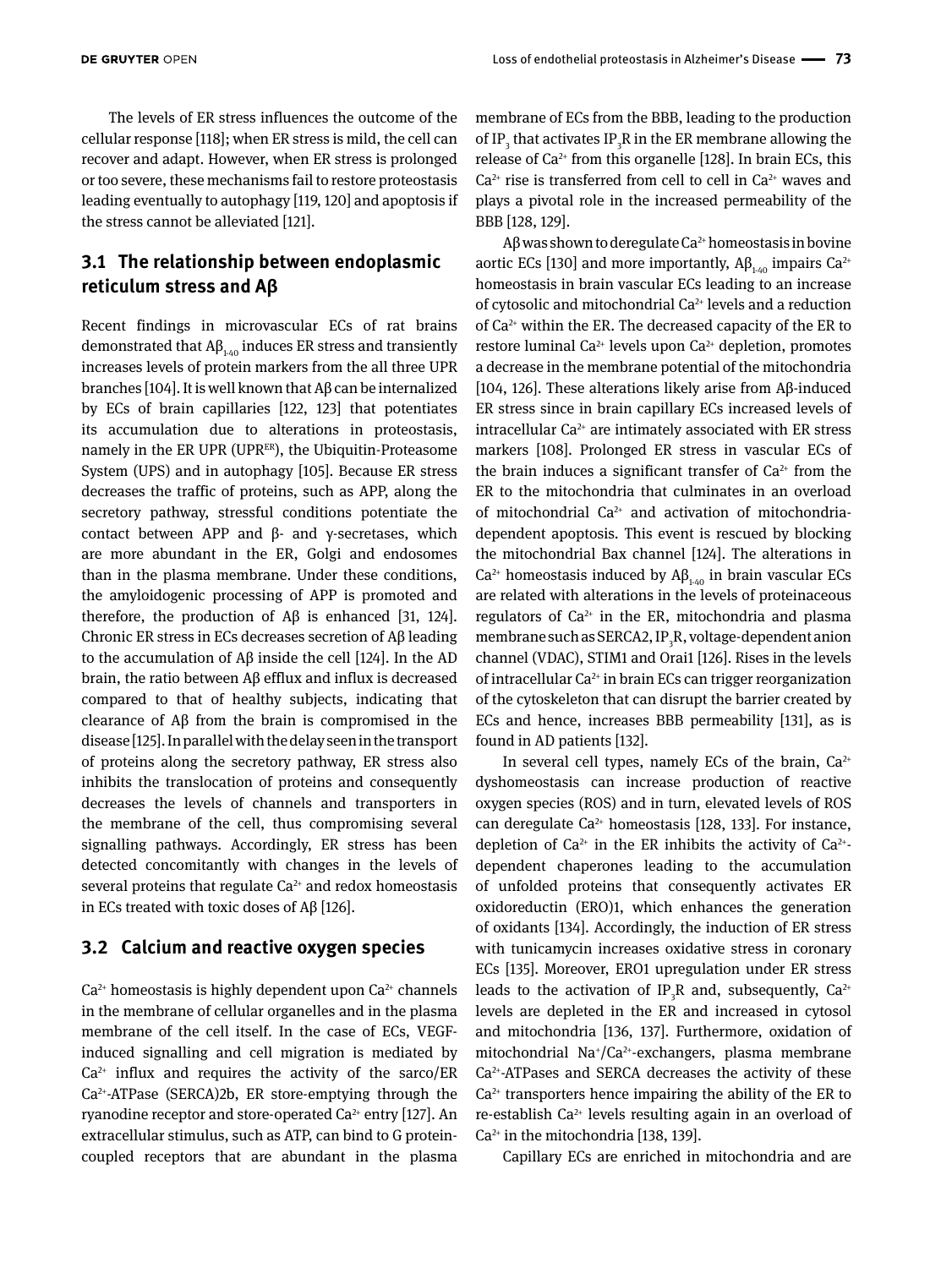consequently more prone to oxidative stress than other cell types [41]. ECs also have other sources of oxidative stress like endothelial nitric oxide synthase (eNOS) that leads to nitric oxide production in the presence of high Ca2+ levels [140]. Elevated ROS levels and endothelial cell-to-cell ROS transmission are all associated with endothelial dysfunction, apoptosis and disruption of the BBB [141-143]. In cultured human vascular ECs, the expression of numerous genes involved in the response to inflammation, oxidative stress [96] and ROS accumulation [100] has been shown to be induced by Aβ. In 3xTg-AD mice, early oxidative stress is associated with vascular dysfunction [144].

A multitude of evidence exists to support a close relationship between ER and oxidative stress in ECs such as the fact that induction of ER stress enhances oxidative stress and decreases the activity and expression of eNOS in coronary ECs [135]. Furthermore, ER stressinduced UPR activation in ECs can be inhibited by the presence of antioxidants [145]. In rat microvascular brain ECs,  $\mathsf{A}\beta_{1.40}$  activates the UPR<sup>ER</sup> and induces early production of ROS that are neutralized by the subsequent increase in antioxidant defences [126, 146]. Interestingly, lymphocytes from patients with MCI and mild AD also present high levels of ROS and low levels of antioxidant defences, namely superoxide dismutase (SOD), which are not observed in lymphocytes from moderate/severe AD patients [147]. Similar results have been found when comparing both young and old 3xTg-AD mice [147].

#### **3.3 Proteasome- and lysosome-dependent degradation**

Misfolded proteins that are not repaired in the ER can be retro-translocated to the cytosol to be degraded in the proteasome via the ERAD pathway [148]. However, in brain ECs and neurons, chronic ER stress inhibits the proteasome [105, 149] due most likely to an excessive accumulation of oligomeric or fibrillar proteins that block the proteasome. On the other hand, deregulation of the Ubiquitin Proteasome System (UPS) induces ER stress and activates the UPR [105]. In a parallel manner,  $Aβ$  has been shown to inhibit the proteasome in cultured vascular brain ECs and transgenic AD murine models [105, 150,151], as is also described in the brain of AD patients [152].

Dysfunctional parts of the ER, other organelles and aggregated proteins may be degraded through the autophagylysosome system [120], which is seen in the robust induction of the UPR driven up-regulation of autophagic genes [120]. Conversely malfunctioning autophagy can activate the UPR in several cell types, such as vascular brain ECs [105] and cultured human brain vascular ECs where Aβ also induces the accumulation of autophagic vacuoles [98], similarly to what is observed in the brains of AD patients [153]. This is probably due to a decrease in autophagic flux induced by Aβ upon sustained ER stress or inhibition of the proteasome as observed in brain ECs [105]. As found in brain ECs treated with  $Aβ_{140}$  excessive activation of the UPR can decrease the levels of proteins within the secretory pathway, such as those involved in lysosome biogenesis, thus leading to lysosomal dysfunction and a decrease in autophagic flux [104, 105]. Similarly, Aβ decreases the autophagic flux in human neuroblastoma SH-SY5Y cells due to disruption of microtubules and consequent inhibition of the transport of autophagosomes to lysosomes [154]. The reduction of autophagic flux can also be due in part to inhibition of the proteasome induced by Aβ since the proteasome itself is involved in the formation and remodelling of microtubules that decrease lysosome biogenesis when experience dysfunction [155].

#### **3.4 Apoptosis**

When protective protein quality control mechanisms such as the UPR<sup>ER</sup>, UPS and autophagy are not able to cope with the excessive accumulation of abnormal proteins, apoptotic cell death can be triggered [120]. Activation of caspase-3, an apoptosis effector caspase, and increased levels of apoptotic markers have been found in vascular cells from postmortem AD brains [156, 157]. Aβ-induced apoptosis has been reported *in vitro* in neurons, ECs, pericytes, and other brain cells [18, 158, 159]. Moreover, the accumulation of Aβ in the brain vasculature of mice has been shown to induce EC apoptosis [86] and the neurovascular dysfunction arising from the toxic effects of Aβ on brain ECs has been implicated in the cognitive decline in AD [36]. Aβ has recently been found to activate the UPR and to deregulate both the UPS and autophagy in brain ECs while on the other hand these effects have been shown to increase the levels of Aβ leading the cell into a deadly cycle [37]. Severe ER stress has also been reported to induce apoptosis in ECs [160] and  $A\beta_{1/40}$  accordingly activates caspase-12, increases the levels of CHOP and causes apoptotic cell death in brain vascular ECs [104]. Alternately, deletion of CHOP or high levels of GRP78 have been shown to protect from death in ECs [161, 162]. A mitochondria-mediated apoptotic pathway triggered by  $Ca<sup>2+</sup>$  transfer from the ER to the mitochondria is activated by  $A\beta_{1-40}$  in brain vascular ECs [104]. Accordingly, the release of  $Ca^{2+}$  from ER can activate pathways that culminate in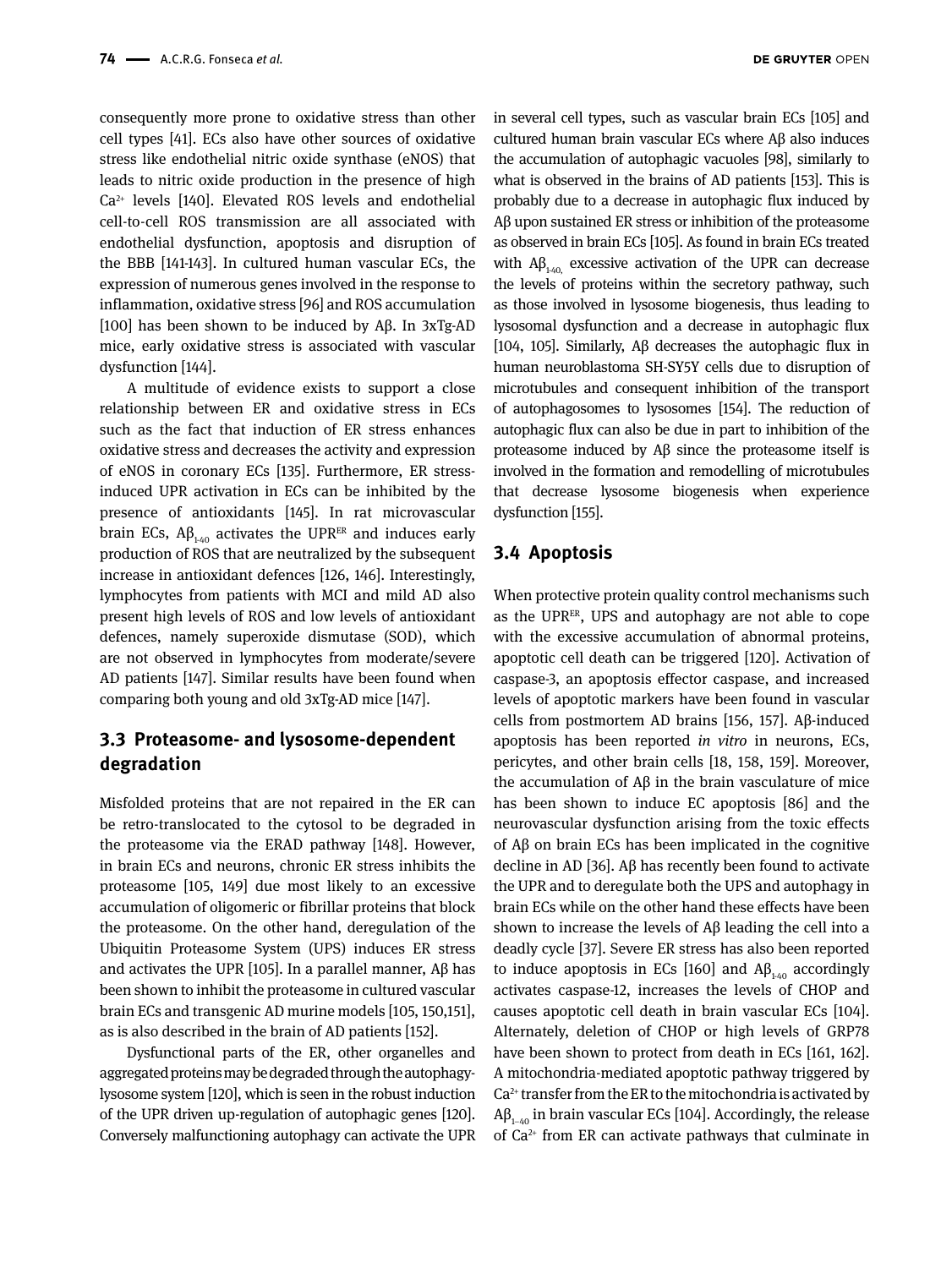apoptosis [163-165]. Lastly,  $AB$ <sub>1-40</sub> impairs proliferation of ECs in the brain thus inhibiting endothelial replication resulting in the inability of vessels to repair and regenerate after injury [166].

# **4 Conclusions**

Vascular abnormalities seem to precede neuronal degeneration and occur many years before the first cognitive symptoms that hallmark AD. ECs within the brain play an important role in the survival of neurons and glia cells within the neurovascular unit, but become dysfunctional in response to toxic levels of the AD-associated Aβ peptide that deregulates  $Ca^{2+}$  homeostasis and induces oxidative stress inside the cell. Recent studies on ECs of the brain support the hypothesis that endothelial dysfunction in AD arises from Aβ-induced impairment of protein quality control mechanisms (Figure 4). Physiologically, misfolded proteins in the lumen of the ER can acquire their correct, native conformation after activation of the UPRER or they can be translocated to the cytosol, where they are ubiquitinated and degraded in the proteasome. Pathological Aβ oligomers and fibrils inhibit the proteasome activity, thus potentiating and exacerbating the accumulation and aggregation of misfolded proteins. Such aggregated proteins and dysfunctional organelles, such as parts of the ER and mitochondria, can be degraded in lysosomes through autophagy, but lysosome-mediated degradation is impaired by Aβ leading to the accumulation of potentially toxic proteins and dysfunctional organelles resulting finally in the demise of the cell through activation of apoptotic cell death pathways. Concomitantly with the impairment of protein quality control mechanisms and dysregulation of  $Ca^{2+}$  and redox homeostasis in ECs of the brain, Aβ also activates protective stress responses and compensatory strategies that are, unfortunately, unable to compensate the irreversible and deleterious effects induced by the chronic presence of Aβ.

**Acknowledgements:** This work was funded by FEDER funds through the Operational Programme Competitiveness Factors - COMPETE and national funds by FCT - Foundation for Science and Technology under the strategic project UID/NEU/ 04539/2013 and PTDC/ NEU-SCC/1351/2012.

**Conflict of interest statement:** Authors state no conflict of interest



**Figure 4:** Aβ impairs proteostasis in brain endothelial cells. Aβ deregulates ER Ca2+ homeostasis and induces oxidative stress in ECs, which promotes the accumulation of misfolded proteins leading to ER stress. Abnormal proteins can be repaired after ER stress-induced UPR activation or can be retrotranslocated to the cytosol, ubiquitinated and degraded by the UPS in the proteasome. However, Aβ oligomers/ fibrils inhibit the proteasome activity leading to the accumulation of misfolded proteins. Aβ also impairs macroautophagy decreasing protein degradation within the lysosome, which leads to the accumulation of aggregated proteins and dysfunctional organelles and, finally, activation of apoptotic cell death.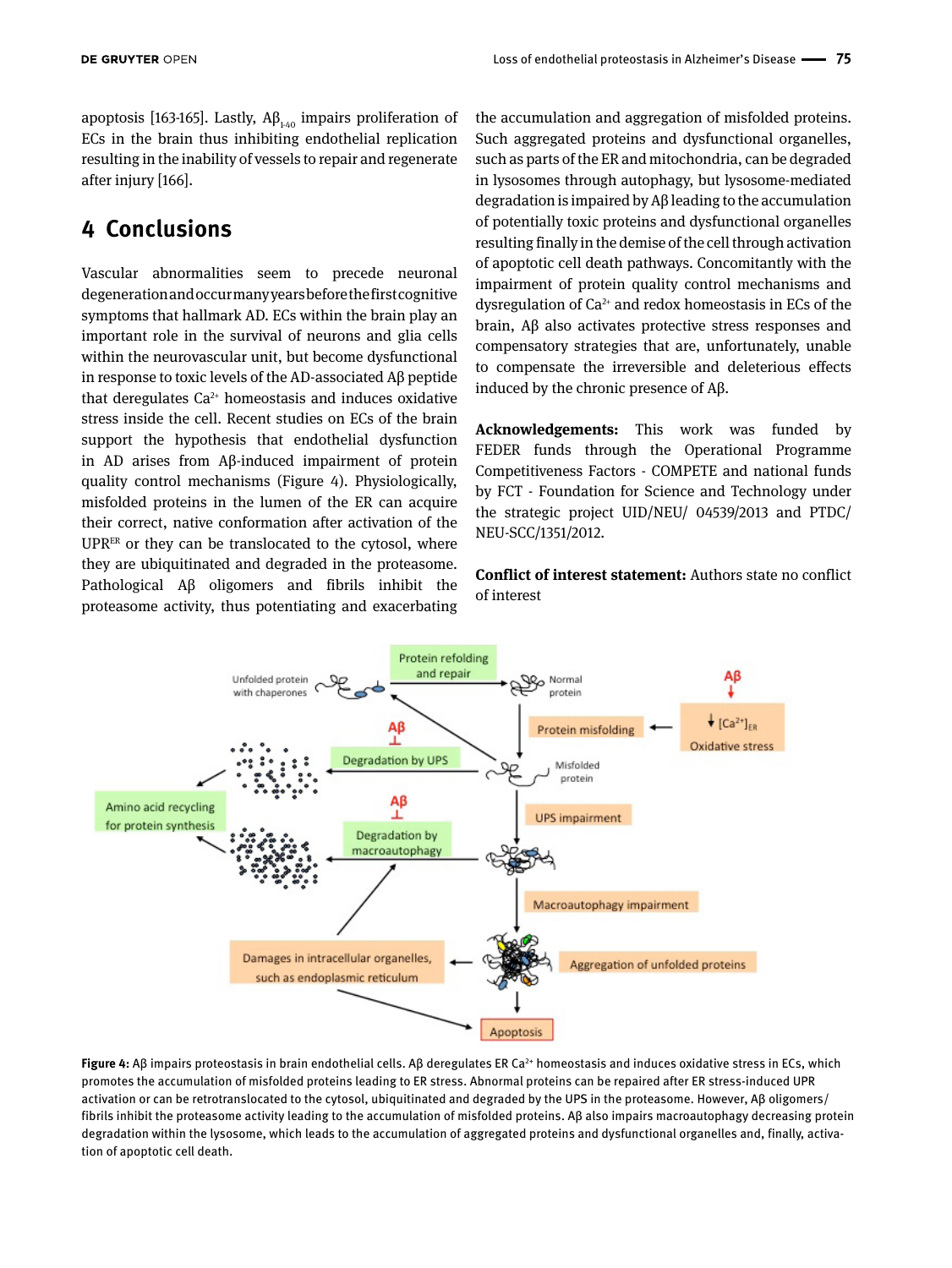# **References**

- [1] Thies W., Bleiler L., Alzheimer's disease facts and figures, Alzheimers Dement., 2013, 9, 208-245.
- [2] Ferri C.P., Prince M., Brayne C., Brodaty H., Fratiglioni L., Ganguli M., et al., Global prevalence of dementia: a Delphi consensus study, Lancet, 2005, 366, 2112-2117.
- [3] Reitz C., Brayne C., Mayeux R., Epidemiology of Alzheimer disease, Nat. Rev. Neurol., 2011, 7, 137-152.
- [4] Casserly I., Topol E., Convergence of atherosclerosis and Alzheimer's disease: inflammation, cholesterol, and misfolded proteins, Lancet, 2004, 363, 1139-1146.
- [5] Petersen R.C., Doody R., Kurz A., Mohs R.C., Morris J.C., Rabins P.V., et al., Current concepts in mild cognitive impairment, Arch. Neurol., 2001, 58, 1985-1992.
- [6] Langbaum J.B., Fleisher A.S., Chen K., Ayutyanont N., Lopera F., Quiroz Y.T., et al., Ushering in the study and treatment of preclinical Alzheimer disease, Nat. Rev. Neurol., 2013, 9, 371-381.
- [7] Blennow K., de Leon M.J. and Zetterberg H., Alzheimer's disease, Lancet, 2006, 368, 387-403.
- [8] Cruts M., Theuns J., Van Broeckhoven C., Locus-specific mutation databases for neurodegenerative brain diseases, Hum. Mutat., 2012, 33, 1340-1344.
- [9] Karch C.M., Goate A.M., Alzheimer's disease risk genes and mechanisms of disease pathogenesis. Biol. Psychiatry, 2015, 77, 43-51.
- [10] Qiu C., Preventing Alzheimer's disease by targeting vascular risk factors: hope and gap, J. Alzheimers Dis., 2012, 32, 721-731.
- [11] De Sole P., Rossi C., Chiarpotto M., Ciasca G., Bocca B., Alimonti A., et al., Possible relationship between Al/ferritin complex and Alzheimer's disease, Clin. Biochem., 2013, 46, 89-93.
- [12] Chow V.W., Mattson M.P., Wong P.C., Gleichmann M., An overview of APP processing enzymes and products, Neuromolecular Med., 2011, 12, 1-12.
- [13] Nalivaeva N.N., Turner A.J., The amyloid precursor protein: a biochemical enigma in brain development, function and disease, FEBS Lett., 2013, 587, 2046-2054.
- [14] Kim W., Hecht M.H., Sequence determinants of enhanced amyloidogenicity of Alzheimer A{beta}42 peptide relative to A{beta}40, J. Biol. Chem., 2005, 280, 35069-35076.
- [15] LaFerla F.M., Green K.N., Oddo S., Intracellular amyloid-beta in Alzheimer's disease, Nat. Rev. Neurosci., 2007, 8, 499-509.
- [16] Karran E., Mercken M., De Strooper B., The amyloid cascade hypothesis for Alzheimer's disease: an appraisal for the development of therapeutics, Nat .Rev. Drug Discov., 2011, 10, 698-712.
- [17] De-Paula V.J., Radanovic M., Diniz B.S., Forlenza O.V., Alzheimer's disease, Subcell. Biochem., 2012, 65 329-352.
- [18] Resende R., Ferreiro E., Pereira C., Oliveira C.R., Neurotoxic effect of oligomeric and fibrillar species of Aβ1-42 peptide: involvement of endoplasmic reticulum calcium release in oligomers-induced cell death, Neuroscience, 2008a, 155, 725-737.
- [19] He Y., Zheng M.M., Ma Y., Han X.J., Ma X.Q., Qu C.Q., et al., Soluble oligomers and fibrillar species of amyloid beta-peptide differentially affect cognitive functions and

hippocampal inflammatory response, Biochem. Biophys. Res. Commun., 2012, 429, 125-130.

- [20] Selkoe D.J., Alzheimer's disease: genes, proteins and therapy, Physiol. Rev., 2001, 81, 741-766.
- [21] Jonsson T., Atwal J.K., Steinberg S., Snaedal J., Jonsson P.V., Bjornsson S., et al., A mutation in APP protects against Alzheimer's disease and age-related cognitive decline, Nature, 2012, 488, 96-99.
- [22] Wilcock D.M., Griffin W.S., Down's syndrome, neuroinflammation, and Alzheimer neuropathogenesis, J. Neuroinflammation, 2013, 10, 84.
- [23] Zigman W.B., Atypical aging in down syndrome, Dev. Disabil. Res. Rev., 2013, 18, 51-67.
- [24] Oddo S., Caccamo A., Shepherd J.D., Murphy M.P., Golde T.E., Kayed R., et al., Triple-transgenic model of Alzheimer's disease with plaques and tangles: intracellular Abeta and synaptic dysfunction, Neuron, 2003, 39, 409-421.
- [25] Lalonde R., Fukuchi K., Strazielle C., Neurologic and motor dysfunctions in APP transgenic mice, Rev. Neurosci., 2012, 23, 363-379.
- [26] Saito T., Matsuba Y., Mihira N., Takano J., Nilsson P., Itohara S., Iwata N., Saido T.C., Single App knock-in mouse models of Alzheimer's disease, Nat. Neurosci., 2014, 17, 661-366.
- [27] Lewis T.L., Cao D., Lu H., Mans R.A., Su Y.R., Jungbauer L., et al., Overexpression of human apolipoprotein A-I preserves cognitive function and attenuates neuroinflammation and cerebral amyloid angiopathy in a mouse model of Alzheimer disease, J. Biol. Chem., 2010, 285, 36958-36968.
- [28] Kitazawa M., Medeiros R., Laferla F.M., Transgenic mouse models of Alzheimer disease: developing a better model as a tool for therapeutic interventions, Curr. Pharm. Des., 2012, 18, 1131-1147.
- [29] Resende R., Ferreiro E., Pereira C., Oliveira C.R., ER stress is involved in Aβ-induced GSK-3β activation and tau phosphorylation, J. Neurosci. Res., 2008b, 86 (9), 2091-2099.
- [30] Fonseca A.C.R.G., Proença T., Resende R., Oliveira C.R., Pereira C.M.F., Neuroprotective effects of statins in an in vitro model of Alzheimer's disease, J. Alzheimers Dis., 2009, 17, 503-517.
- [31] Fonseca A.C.R.G., Resende R., Oliveira C.R., Pereira C.M.F., Cholesterol and statins in Alzheimer's disease: current controversies, Exp. Neurol., 2010, 223, 282-293.
- [32] Agostinho P., Cunha R.A., Oliveira C., Neuroinflammation, oxidative stress and the pathogenesis of Alzheimer's disease, Curr. Pharm. Des., 2010, 16, 2766-2778.
- [33] Costa R.O., Ferreiro E., Martins I., Santana I., Cardoso S.M., Oliveira C.R., et al., Amyloid beta-induced ER stress is enhanced under mitochondrial dysfunction conditions, Neurobiol. Aging, 2012, 33, 824 e5-16.
- [34] Sheng M., Sabatini B.L., Sudhof T.C., Synapses and Alzheimer's disease, Cold Spring Harb. Perspect. Biol., 2012, 4, a005777.
- [35] Ferreira I.L., Ferreiro E., Schmidt J., Cardoso J.M., Pereira C.M., Carvalho A.L., Oliveira C.R., Rego A.C. Aβ and NMDAR activation cause mitochondrial dysfunction involving ER calcium release Neurobiol. Aging, 2015, 36, 680-692.
- [36] Zlokovic B.V., Neurovascular pathways to neurodegeneration in Alzheimer's disease and other disorders, Nat. Rev. Neurosci., 2011, 12, 723-738.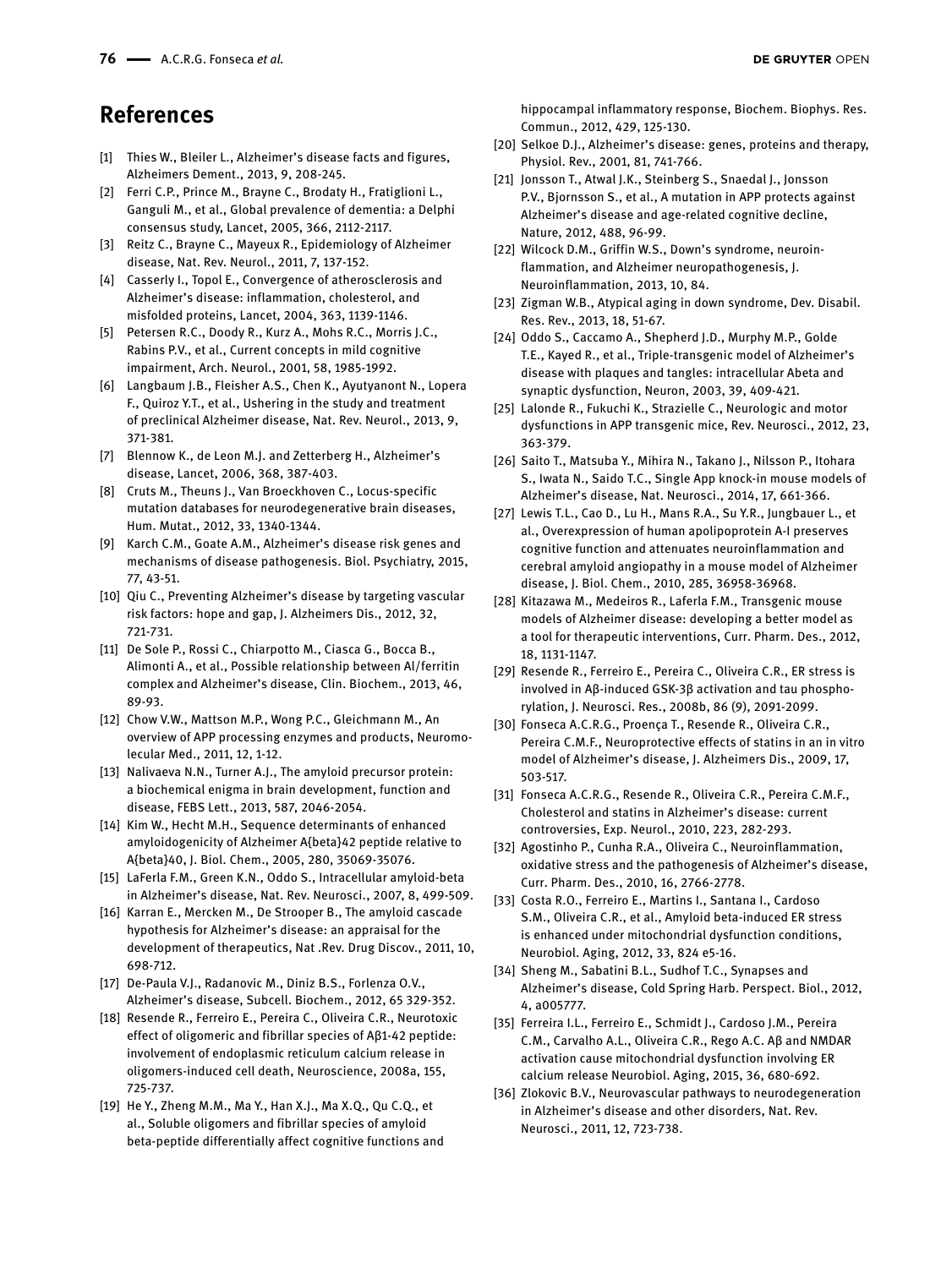- [37] Jia W., Martin T.A., Zhang G., Jiang W.G., Junctional adhesion molecules in cerebral endothelial tight junction and brain metastasis, Anticancer Res., 2013, 33, 2353-2359.
- [38] Attems J., Jellinger K., Thal D.R.. Van Nostrand W., Review: sporadic cerebral amyloid angiopathy, Neuropathol. Appl. Neurobiol., 2011, 37, 75-93.
- [39] Sanchez A., Tripathy D., Luo J., Yin X., Martinez J., Grammas P., Neurovascular unit and the effects of dosage in VEGF toxicity: role for oxidative stress and thrombin, J. Alzheimers Dis., 2013, 34, 281-291.
- [40] Bertini G., Bramanti P., Constantin G., Pellitteri M., Radu B.M., Radu M., et al., New players in the neurovascular unit: Insights from experimental and clinical epilepsy, Neurochem. Int., 2013, 63, 652-659.
- [41] Grammas P., Neurovascular dysfunction, inflammation and endothelial activation: implications for the pathogenesis of Alzheimer's disease, J. Neuroinflammation, 2011, 8, 26.
- [42] von Tell D., Armulik A., Betsholtz C., Pericytes and vascular stability, Exp. Cell Res., 2006, 312, 623-629.
- [43] Lai C.H., Kuo K.H., The critical component to establish in vitro BBB model: Pericyte, Brain Res. Brain Res. Rev., 2005, 50, 258-265.
- [44] Krueger M., Bechmann I., CNS pericytes: concepts, misconceptions, and a way out, Glia, 2010, 58, 1-10.
- [45] Hawkins B.T., Davis T.P., The blood-brain barrier/ neurovascular unit in health and disease, Pharmacol. Rev., 2005, 57, 173-185.
- [46] Iadecola C., Neurovascular regulation in the normal brain and in Alzheimer's disease, Nat. Rev. Neurosci., 2004, 5, 347-360.
- [47] Leung K.K., Bartlett J.W., Barnes J., Manning E.N., Ourselin S., Fox N.C., Cerebral atrophy in mild cognitive impairment and Alzheimer disease: rates and acceleration, Neurology, 2013, 80, 648-654.
- [48] Formichi P., Parnetti L., Radi E., Cevenini G., Dotti M.T. and Federico A., CSF Biomarkers Profile in CADASIL-A Model of Pure Vascular Dementia: Usefulness in Differential Diagnosis in the Dementia Disorder, Int. J. Alzheimers Dis., 2010, pii: 959257.
- [49] Beach T.G., Wilson J.R., Sue L.I., Newell A., Poston M., Cisneros R., et al., Circle of Willis atherosclerosis: association with Alzheimer's disease, neuritic plaques and neurofibrillary tangles, Acta Neuropathol., 2007, 113, 13-21.
- [50] Dickstein D., Walsh J., Brautigam H., Stockton S.J., Gandy S., Hof P., Role of vascular risk factors and vascular dysfunction in Alzheimer's disease, Mt. Sinai J. Med., 2010, 77, 82-102.
- [51] Knopman D., Roberts R., Vascular risk factors: imaging and neuropathologic correlates, J. Alzheimers Dis., 2010, 20, 699-709.
- [52] Oulhaj A., Refsum H., Beaumont H., Williams J., King E., Jacoby R., et al., Homocysteine as a predictor of cognitive decline in Alzheimer's disease, Int. J. Geriatr. Psychiatry, 2010, 25, 82-90.
- [53] Klohs J., Rudin M., Shimshek D.R., Beckmann N., Imaging of cerebrovascular pathology in animal models of Alzheimer's disease, Front. Aging Neurosci., 2014, 6, 32.
- [54] Xu W., Xu F., Anderson M.E., Kotarba A.E., Davis J., Robinson J.K., et al., Cerebral microvascular rather than parenchymal amyloid-beta protein pathology promotes early cognitive impairment in transgenic mice, J. Alzheimers Dis., 2014, 38, 621-632.
- [55] Gibson G.E., Shi Q., A mitocentric view of Alzheimer's disease suggests multi-faceted treatments, J. Alzheimers Dis., 2010, 20, S591-S607.
- [56] Winkler E.A., Nishida Y., Sagare A.P., Rege S.V., Bell R.D., Perlmutter D., et al., GLUT1 reductions exacerbate Alzheimer's disease vasculo-neuronal dysfunction and degeneration, Nat. Neurosci., 2015, 18, 521-530.
- [57] Ujiie M., Dickstein D.L., Carlow D.A., Jefferies W.A. Blood-brain barrier permeability precedes senile plaque formation in an Alzheimer disease model, Microcirculation, 2003, 10, 463-470.
- [58] Dickstein D.L., Biron K.E., Ujiie M., Pfeifer C.G., Jeffries A.R. and Jefferies WA, Abeta peptide immunization restores blood-brain barrier integrity in Alzheimer disease, FASEB J., 2006, 20(3), 426-433.
- [59] Carrano A., Hoozemans J.J., van der Vies S.M., Rozemuller A.J., van Horssen J., de Vries H.E., Amyloid Beta induces oxidative stress-mediated blood-brain barrier changes in capillary amyloid angiopathy, Antioxid. Redox Signal., 2011, 15, 1167-1178.
- [60] Sharma H.S., Castellani R.J., Smith M.A., Sharma A., The blood-brain barrier in Alzheimer's disease: novel therapeutic targets and nanodrug delivery, Int. Rev. Neurobiol., 2012, 102, 47-90.
- [61] Kook S.Y., Hong H.S., Moon M., Ha C.M., Chang S., Mook-Jung I., Abeta(1)(-)(4)(2)-RAGE interaction disrupts tight junctions of the blood-brain barrier via Ca(2)(+)-calcineurin signaling, J. Neurosci., 2012, 32, 8845-8854.
- [62] Wan W., Chen H., Li Y., The potential mechanisms of Abetareceptor for advanced glycation end-products interaction disrupting tight junctions of the blood-brain barrier in Alzheimer's disease, Int. J. Neurosci., 2014, 124, 75-81.
- [63] Biron K.E., Dickstein D.L., Gopaul R., Jefferies W.A., Amyloid triggers extensive cerebral angiogenesis causing blood brain barrier permeability and hypervascularity in Alzheimer's disease, PLoS One, 2011, 6, e23789.
- [64] Pakrasi S., O'Brien J.T., Emission tomography in dementia, Nucl. Med. Commun., 2005, 26, 189-196.
- [65] Kang J.Y., Lee J.S., Kang H., Lee H.W., Kim Y.K., Jeon H.J., et al., Regional cerebral blood flow abnormalities associated with apathy and depression in Alzheimer disease, Alzheimer Dis. Assoc. Disord., 2012, 26, 217-224.
- [66] Liu J., Zhu Y.S., Khan M.A., Brunk E., Martin-Cook K., Weiner M.F., et al., Global brain hypoperfusion and oxygenation in amnestic mild cognitive impairment, Alzheimers Dement., 2014, 10, 162-170.
- [67] Terada S., Sato S., Nagao S., Ikeda C., Shindo A., Hayashi S., et al., Trail Making Test B and brain perfusion imaging in mild cognitive impairment and mild Alzheimer's disease, Psychiatry Res., 2013, 213, 249-255.
- [68] Ongali B., Nicolakakis N., Lecrux C., Aboulkassim T., Rosa-Neto P., Papadopoulos P., et al., Transgenic mice overexpressing APP and transforming growth factor-beta1 feature cognitive and vascular hallmarks of Alzheimer's disease, Am. J. Pathol., 2010, 177, 3071-3080.
- [69] Sochocka M., Koutsouraki E.S., Gasiorowski K., Leszek J, Vascular oxidative stress and mitochondrial failure in the pathobiology of Alzheimer's disease: a new approach to therapy, CNS Neurol. Disord. Drug Targets, 2013, 12, 870-881.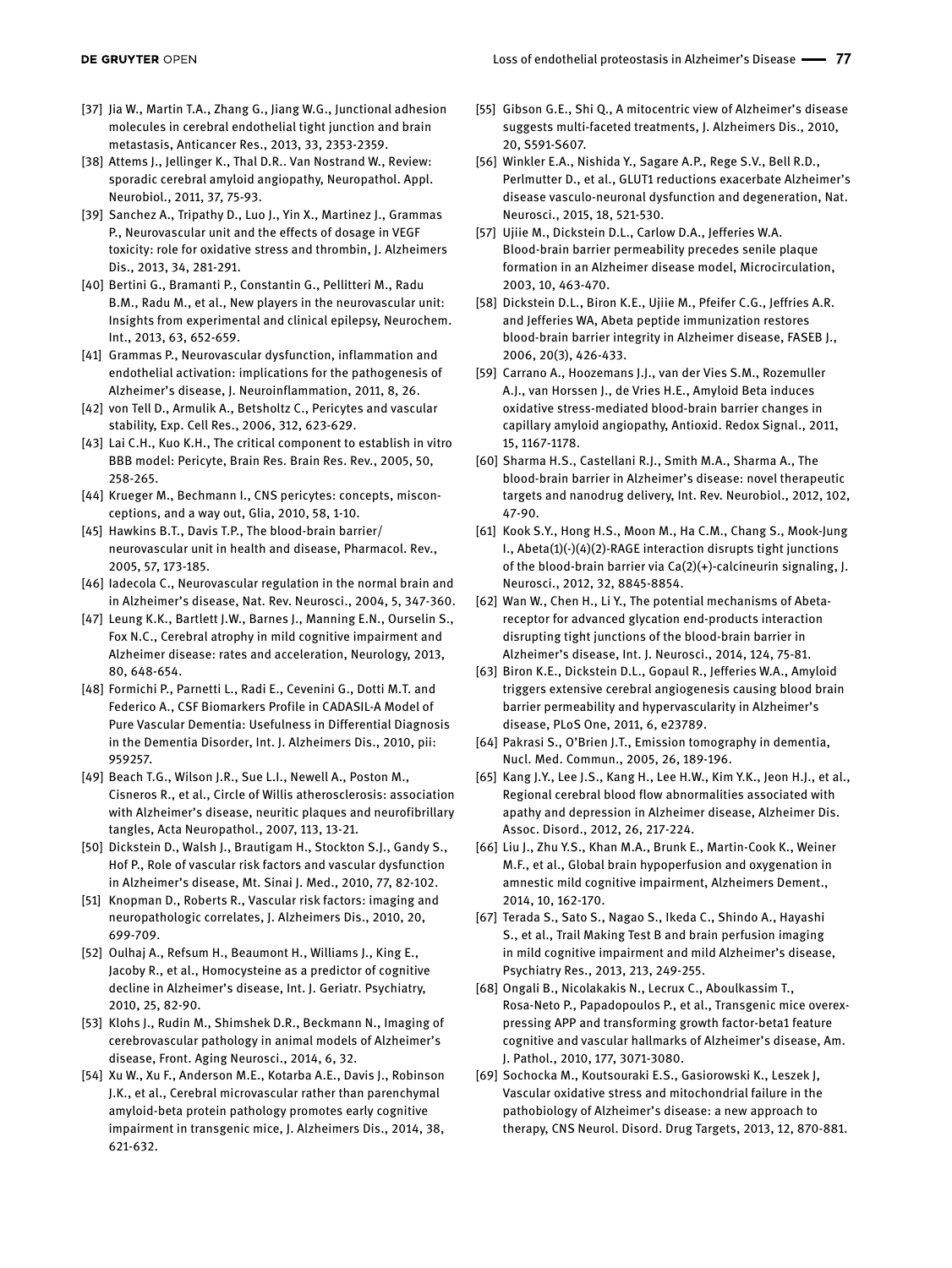- [70] Grammas P., Martinez J., Sanchez A., Yin X., Riley J., Gay D., et al., A new paradigm for the treatment of Alzheimer's disease: targeting vascular activation, J. Alzheimers Dis., 2014, 40, 619-30.
- [71] Yang S., Bae D., Kang H., Gwag B., Gho Y., Chae C., Co-accumulation of vascular endothelial growth factor with beta-amyloid in the brain of patients with Alzheimer's disease, Neurobiol. Aging, 2004, 25, 283-290.
- [72] Patel N.S., Mathura V.S., Bachmeier C., Beaulieu-Abdelahad D., Laporte V., Weeks O., et al., Alzheimer's beta-amyloid peptide blocks vascular endothelial growth factor mediated signaling via direct interaction with VEGFR-2, J. Neurochem., 2010, 112, 66-76.
- [73] Paris D., Townsend K., Quadros A., Humphrey J., Sun J., Brem S., et al., Inhibition of angiogenesis by Abeta peptides, Angiogenesis, 2004, 7, 75-85.
- [74] Drachman D.A., The amyloid hypothesis, time to move on: Amyloid is the downstream result, not cause, of Alzheimer's disease, Alzheimers Dement., 2014, 10, 372-80.
- [75] Kuznetsova E., Schliebs R., β-Amyloid, cholinergic transmission, and cerebrovascular system -- a developmental study in a mouse model of Alzheimer›s disease, Curr Pharm Des., 2013, 19:6749-65.
- [76] Lee S.T., Chu K., Jung K.H., Park H.K., Kim D.H., Bahn J.J., et al., Reduced circulating angiogenic cells in Alzheimer disease, Neurology, 2009, 72, 1858-1863.
- [77] Safar M.M., Arab H.H., Rizk S.M., El-Maraghy S.A., Bone marrow-derived endothelial progenitor cells protect against scopolamine-induced Alzheimer-like pathological aberrations, Mol. Neurobiol., (in press), DOI: 10.1007/s12035- 014-9051-8.
- [78] Zlokovic B.V., The blood-brain barrier in health and chronic neurodegenerative disorders, Neuron, 2008, 57, 178-201.
- [79] Yan S.D., Bierhaus A., Nawroth P.P., Stern D.M., RAGE and Alzheimer's disease: a progression factor for amyloid-betainduced cellular perturbation?, J. Alzheimers Dis., 2009, 16, 833-843.
- [80] Shibata M., Yamada S., Kumar S.R., Calero M., Bading J., Frangione B., et al., Clearance of Alzheimer's amyloid-ss(1-40) peptide from brain by LDL receptor-related protein-1 at the blood-brain barrier, J. Clin. Invest., 2000, 106, 1489-1499.
- [81] Jaeger L.B., Dohgu S., Sultana R., Lynch J.L., Owen J.B., Erickson M.A., et al., Lipopolysaccharide alters the blood-brain barrier transport of amyloid beta protein: a mechanism for inflammation in the progression of Alzheimer's disease, Brain Behav. Immun., 2009, 23, 507-517.
- [82] Attems J., Yamaguchi H., Saido T.C., Thal D.R., Capillary CAA and perivascular Abeta-deposition: two distinct features of Alzheimer's disease pathology, J. Neurol. Sci, 2010, 299, 155-162.
- [83] Cummings B.J., Satou T., Head E., Milgram N.W., Cole G.M., Savage M.J., et al., Diffuse plaques contain C-terminal A beta 42 and not A beta 40: evidence from cats and dogs, Neurobiol. Aging, 1996, 17, 653-659.
- [84] Rajadas J., Sun W., Li H., Inayathullah M., Cereghetti D., Tan A., et al., Enhanced Abeta(1-40) production in endothelial cells stimulated with fibrillar Abeta(1-42), PLoS One, 2013, 8, e58194.
- [85] Gomis M., Sobrino T., Ois A., Millan M., Rodriguez-Campello A., Perez de la Ossa N., et al., Plasma beta-amyloid 1-40 is

associated with the diffuse small vessel disease subtype, Stroke, 2009, 40, 3197-3201.

- [86] Miao J., Xu F., Davis J., Otte-Holler I., Verbeek M.M., Van Nostrand W.E., Cerebral microvascular amyloid beta protein deposition induces vascular degeneration and neuroinflammation in transgenic mice expressing human vasculotropic mutant amyloid beta precursor protein, Am. J. Pathol., 2005, 167, 505-515.
- [87] Kumar-Singh S., Pirici D., McGowan E., Serneels S., Ceuterick C., Hardy J., et al., Dense-core plaques in Tg2576 and PSAPP mouse models of Alzheimer's disease are centered on vessel walls, Am. J. Pathol., 2005, 167, 527-543.
- [88] Veszelka S., Toth A.E., Walter F.R., Datki Z., Mozes E., Fulop L., et al., Docosahexaenoic acid reduces amyloid-beta induced toxicity in cells of the neurovascular unit, J. Alzheimers Dis., 2013, 36, 487-501.
- [89] Liu R., Li J.Z., Song J.K., Zhou D., Huang C., Bai X.Y., et al., Pinocembrin improves cognition and protects the neurovascular unit in Alzheimer related deficits. Neurobiol Aging, 2014, 35:1275-85.
- [90] Gentile M., Vecchione C., Maffei A., Aretini A., Marino G., Poulet R., et al., Mechanisms of soluble beta-amyloid impairment of endothelial function, J. Biol. Chem., 2004, 279, 48135-48142.
- [91] Kouznetsova E., Klingner M., Sorger D., Sabri O., Grossmann U., Steinbach J., et al., Developmental and amyloid plaquerelated changes in cerebral cortical capillaries in transgenic Tg2576 Alzheimer mice, Int. J. Dev. Neurosci., 2006, 24, 187-193.
- [92] Deli M.A., Veszelka S., Csiszar B., Toth A., Kittel A., Csete M., et al., Protection of the blood-brain barrier by pentosan against amyloid-beta-induced toxicity, J. Alzheimers Dis., 2010, 22, 777-794.
- [93] Chisari M., Merlo S., Sortino M., Salomone S., Long-term incubation with beta-amyloid peptides impairs endotheliumdependent vasodilatation in isolated rat basilar artery, Pharmacol. Res., 2010, 61, 157-161.
- [94] Hsu M.J., Sheu J.R., Lin C.H., Shen M.Y., Hsu C.Y., Mitochondrial mechanisms in amyloid beta peptide-induced cerebrovascular degeneration, Biochim. Biophys. Acta, 2010, 1800, 290-296.
- [95] Donnini S., Solito R., Cetti E., Corti F., Giachetti A., Carra S., et al., Abeta peptides accelerate the senescence of endothelial cells in vitro and in vivo, impairing angiogenesis, FASEB J., 2010, 24, 2385-2395.
- [96] Nakagawa K., Kiko T., Kuriwada S., Miyazawa T., Kimura F., Miyazawa T., Amyloid beta induces adhesion of erythrocytes to endothelial cells and affects endothelial viability and functionality, Biosci. Biotechnol. Biochem., 2011, 75, 2030-2033.
- [97] Chiu W.T., Shen S.C., Yang L.Y., Chow J.M., Wu C.Y., Chen Y.C., Inhibition of HSP90-dependent telomerase activity in amyloid beta-induced apoptosis of cerebral endothelial cells, J. Cell. Physiol., 2011, 226, 2041-2051.
- [98] Hayashi S., Sato N., Yamamoto A., Ikegame Y., Nakashima S., Ogihara T., et al., Alzheimer disease-associated peptide, amyloid beta40, inhibits vascular regeneration with induction of endothelial autophagy, Arterioscler. Thromb. Vasc. Biol., 2009, 29, 1909-1915.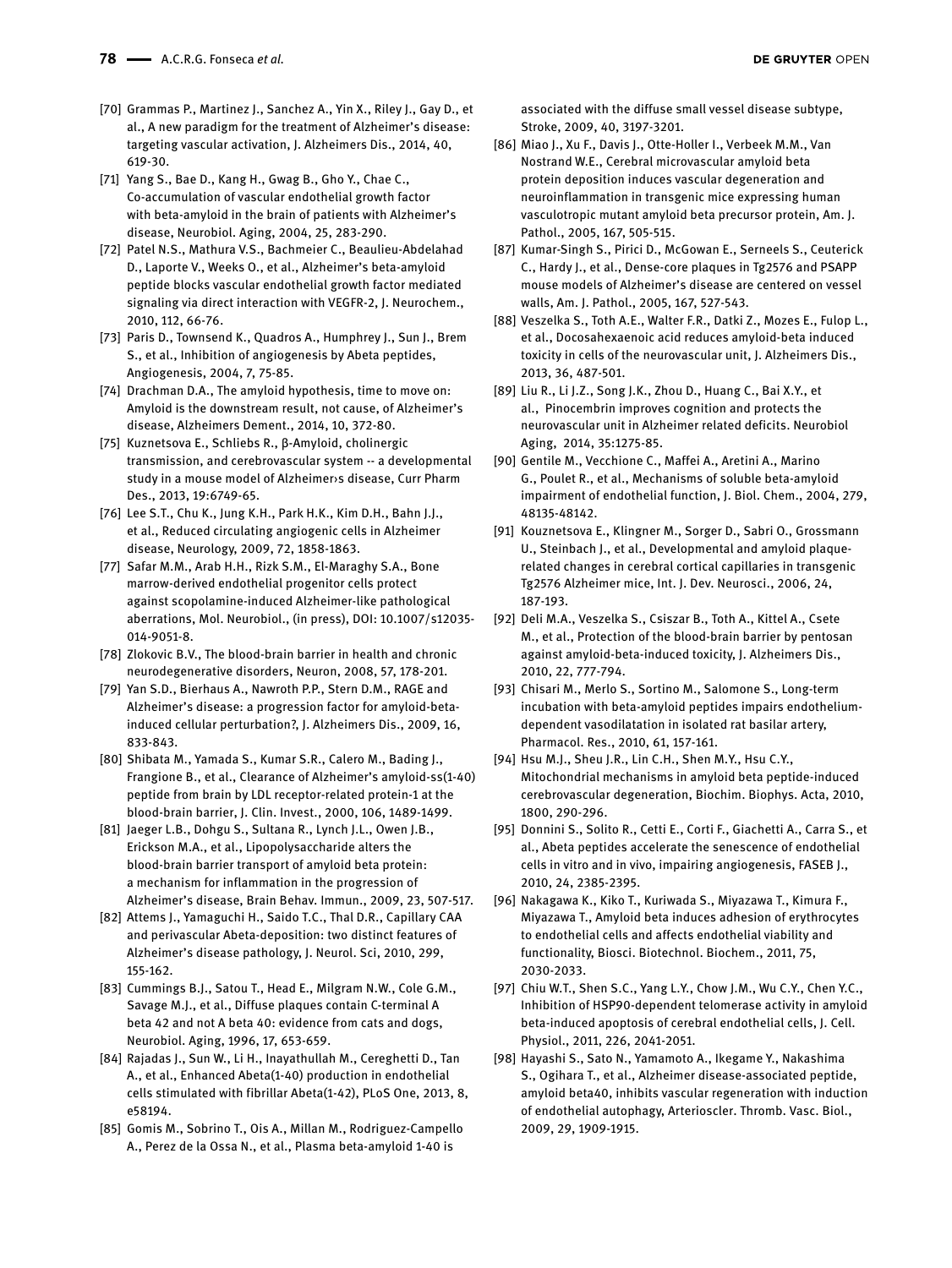- [99] Hernandez-Guillamon M., Mawhirt S., Fossati S., Blais S., Pares M., Penalba A., et al., Matrix metalloproteinase 2 (MMP-2) degrades soluble vasculotropic amyloid-beta E22Q and L34V mutants, delaying their toxicity for human brain microvascular endothelial cells, J. Biol. Chem., 2010, 285, 27144-27158.
- [100] Solito R., Corti F., Chen C.H., Mochly-Rosen D., Giachetti A., Ziche M., et al., Mitochondrial aldehyde dehydrogenase-2 activation prevents beta-amyloid-induced endothelial cell dysfunction and restores angiogenesis, J. Cell Sci., 2013, 126, 1952-1961.
- [101] Fossati S., Cam J., Meyerson J., Mezhericher E., Romero I.A., Couraud P.O., et al., Differential activation of mitochondrial apoptotic pathways by vasculotropic amyloid-beta variants in cells composing the cerebral vessel walls, FASEB J., 2010, 24, 229-241.
- [102] Tai L.M., Holloway K.A., Male D.K., Loughlin A.J., Romero I.A., Amyloid-beta-induced occludin down-regulation and increased permeability in human brain endothelial cells is mediated by MAPK activation, J. Cell. Mol. Med., 2010, 14, 1101-1112.
- [103] Kimura C., Oike M., Watanabe M., Ito Y., Proapoptotic nitric oxide production in amyloid beta protein-treated cerebral microvascular endothelial cells, Microcirculation, 2007, 14, 89-97.
- [104] Fonseca A.C.R.G., Ferreiro E., Oliveira C.R., Cardoso S.M., Pereira C.F., Activation of the endoplasmic reticulum stress response by the amyloid-beta 1-40 peptide in brain endothelial cells, Biochim. Biophys. Acta, 2013, 1832, 2191-2203.
- [105] Fonseca A.C., Oliveira C.R., Pereira C.F., Cardoso S.M., Loss of proteostasis induced by amyloid beta peptide in brain endothelial cells, Biochim. Biophys. Acta, 2014, 1843, 1150-1161.
- [106] Sheikh-Ali M., Sultan S., Alamir A.R., Haas M.J., Mooradian A.D., Effects of antioxidants on glucose-induced oxidative stress and endoplasmic reticulum stress in endothelial cells, Diabetes Res. Clin. Pract., 2010, 87, 161-166.
- [107] Adachi T., Yasuda H., Nakamura S., Kamiya T., Hara H., Hara H., et al., Endoplasmic reticulum stress induces retinal endothelial permeability of extracellular-superoxide dismutase, Free Radic. Res., 2011, 45, 1083-1092.
- [108] Kito H., Yamazaki D., Ohya S., Yamamura H., Asai K., Imaizumi Y., Up-regulation of K(ir)2.1 by ER stress facilitates cell death of brain capillary endothelial cells, Biochem. Biophys. Res. Commun., 2011, 411, 293-298.
- [109] Plácido A.I., Pereira C.M., Duarte A.I., Candeias E., Correia S.C., Santos R.X., et al., The role of endoplasmic reticulum in amyloid precursor protein processing and trafficking: Implication's for Alzheimer's disease, Biochim. Biophys. Acta, 2014, 1842, 1444-1453.
- [110] Lai E., Teodoro T., Volchuk A., Endoplasmic reticulum stress: signaling the unfolded protein response, Physiology (Bethesda), 2007, 22 193-201.
- [111] Ron D. and Walter P., Signal integration in the endoplasmic reticulum unfolded protein response. Nat. Rev. Mol. Cell. Biol., 2007, 8, 519-529.
- [112] Bertolotti A., Zhang Y., Hendershot L.M., Harding H.P., Ron D. Dynamic interaction of BiP and ER stress transducers in

the unfolded-protein response, Nature Cell. Biol., 2000, 2, 326-332.

- [113] Cox J.S., Shamu C.E., Walter P., Transcriptional induction of genes encoding endoplasmic reticulum resident proteins requires a transmembrane protein kinase, Cell, 1993, 73,1197-1206.
- [114] Harding H.P., Zhang Y., Ron D., Protein translation and folding are coupled by an endoplasmic-reticulum-resident kinase, Nature, 1999, 397, 271-274.
- [115] Harding H.P., Zhang Y., Zeng H., Novoa I., Lu P.D., Calfon M., et al., An integrated stress response regulates amino acid metabolism and resistance to oxidative stress, Mol. Cell., 2003, 11, 619-633.
- [116] Cullinan S.B., Diehl J.A., PERK-dependent activation of Nrf2 contributes to redox homeostasis and cell survival following endoplasmic reticulum stress, J. Biol. Chem., 2004, 279, 20108-20117.
- [117] Haze K., Yoshida H., Yanagi H., Yura T., Mori K., Mammalian transcription factor ATF6 is synthesized as a transmembrane protein and activated by proteolysis in response to endoplasmic reticulum stress, Mol. Biol. Cell., 1999, 10, 3787-3799.
- [118] Tsang K.Y., Chan D., Bateman J.F., Cheah K.S.E., In vivo cellular adaptation to ER stress: survival strategies with double-edged consequences, J. Cell Sci., 2010, 123, 2145-2154.
- [119] Decuypere J.P., Monaco G., Bultynck G., Missiaen L., De Smedt H., Parys JB., The IP(3) receptor-mitochondria connection in apoptosis and autophagy, Biochim. Biophys. Acta, 2011, 1813, 1003-1013.
- [120] eegan S., Saveljeva S., Gorman A.M. and Samali A., Stressinduced self-cannibalism: on the regulation of autophagy by endoplasmic reticulum stress, Cell. Mol. Life Sci., 2013, 70, 2425-2441.
- [121] Kim I., Xu W., Reed J.C., Cell death and endoplasmic reticulum stress: disease relevance and therapeutic opportunities, Nat. Rev. Drug Discov., 2008, 7. 1013-1030.
- [122] Candela P., Gosselet F., Saint-Pol J., Sevin E., Boucau M.C., Boulanger E., et al., Apical-to-basolateral transport of amyloid-beta peptides through blood-brain barrier cells is mediated by the receptor for advanced glycation end-products and is restricted by P-glycoprotein, J. Alzheimers. Dis., 2010, 22, 849-859.
- [123] Pflanzner T., Janko M.C., Andre-Dohmen B., Reuss S., Weggen S., Roebroek A.J., et al., LRP1 mediates bidirectional transcytosis of amyloid-beta across the blood-brain barrier, Neurobiol. Aging, 2011, 32, 2323.e1-11.
- [124] Plácido A.I., Oliveira C.R., Moreira P.I., Pereira C.M., Enhanced amyloidogenic processing of amyloid precursor protein and cell death under prolonged endoplasmic reticulum stress in brain endothelial cells, Mol. Neurobiol., 2015, 51, 571-590.
- [125] Deane R., Wu Z., Zlokovic B.V., RAGE (yin) versus LRP (yang) balance regulates Alzheimer amyloid beta-peptide clearance through transport across the blood-brain barrier, Stroke, 2004, 35, 2628-2631.
- [126] Fonseca A.C.R.G., Moreira P., Oliveira C.R., Cardoso S.M., Pinton P., Pereira C.F., Amyloid-beta disrupts calcium and redox homeostasis in brain endothelial cells, Mol. Neurobiol., 2015, 51, 610-622.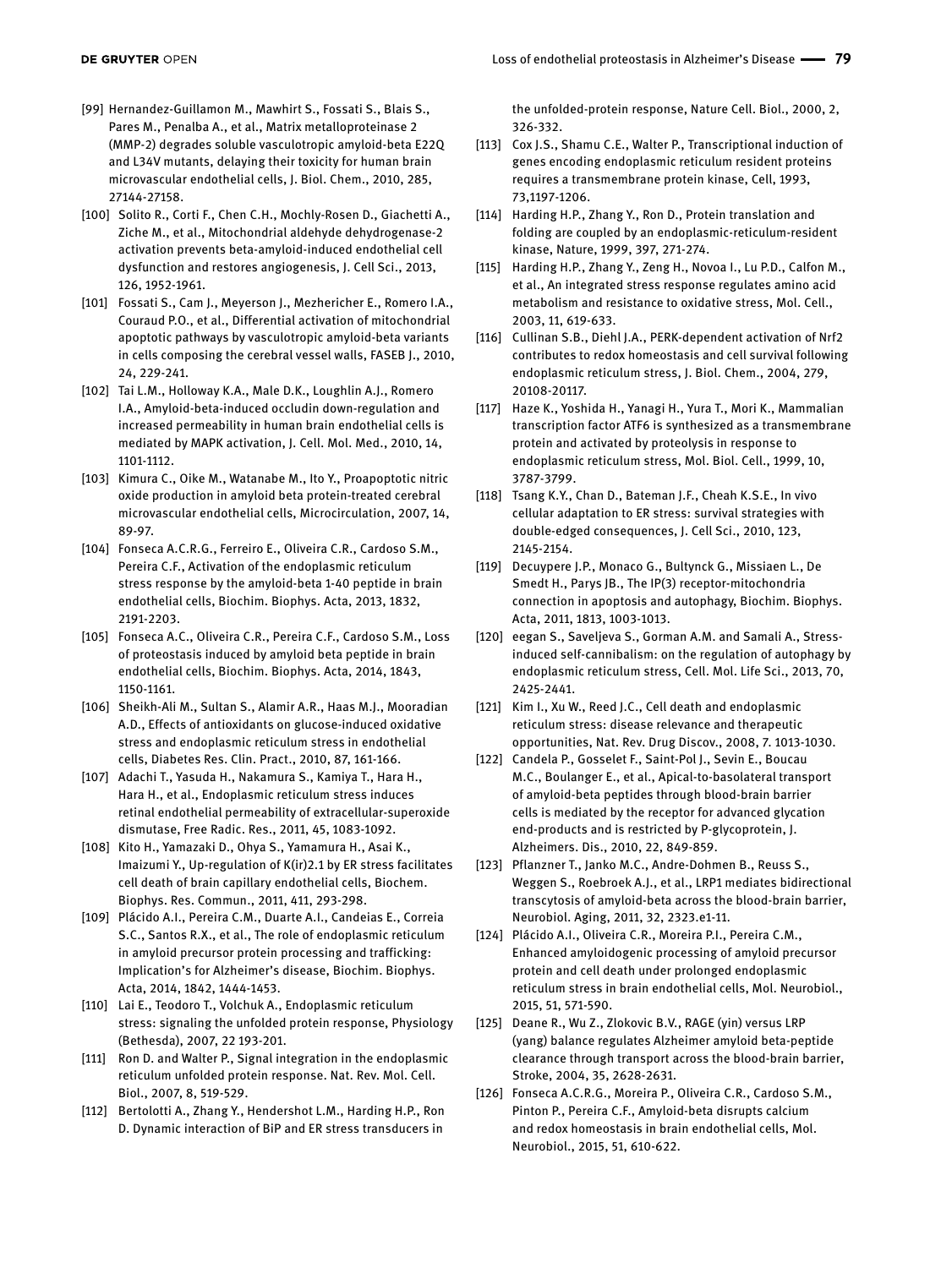- [127] Evangelista A.M., Thompson M.D., Weisbrod R.M., Pimental D.R., Tong X., Bolotina V.M., et al., Redox regulation of SERCA2 is required for vascular endothelial growth factorinduced signaling and endothelial cell migration, Antioxid. Redox Signal., 2012, 17, 1099-1108.
- [128] De Bock M., Wang N., Decrock E., Bol M., Gadicherla A.K., Culot M., et al., Endothelial calcium dynamics, connexin channels and blood-brain barrier function, Prog. Neurobiol., 2013, 108 1-20.
- [129] Glass C.A., Bates D.O., The role of endothelial cell Ca2+ store release in the regulation of microvascular permeability in vivo, Exp. Physiol., 2004, 89, 343-351.
- [130] Bhatia R., Lin H., Lal R., Fresh and globular amyloid beta protein (1-42) induces rapid cellular degeneration: evidence for AbetaP channel-mediated cellular toxicity, FASEB J., 2000, 14, 1233-1243.
- [131] Cioffi D.L., Stevens T., Regulation of endothelial cell barrier function by store-operated calcium entry, Microcirculation, 2006, 13, 709-723.
- [132] Gosselet F., Saint-Pol J., Candela P., Fenart L., Amyloid-beta Peptides, Alzheimer's Disease and the Blood-brain Barrier, Curr. Alzheimer Res., 2013, 10, 1015-1033.
- [133] Pagani L., Eckert A., Amyloid-Beta interaction with mitochondria, Int. J. Alzheimers Dis., 2011, 925050.
- [134] Kim S., Sideris D.P., Sevier C.S., Kaiser C.A., Balanced Ero1 activation and inactivation establishes ER redox homeostasis, J. Cell. Biol., 2012, 196, 713-725.
- [135] Galán M., Kassan M., Kadowitz P.J., Trebak M., Belmadani S., Matrougui K., Mechanism of endoplasmic reticulum stress-induced vascular endothelial dysfunction, Biochim. Biophys. Acta, 2014, 1843, 1063-1075.
- [136] Tabas I., Ron D., Integrating the mechanisms of apoptosis induced by endoplasmic reticulum stress, Nat. Cell Biol., 2011, 13, 184-190.
- [137] Contreras-Ferrat A., Lavandero S., Jaimovich E. and Klip A., Calcium signaling in insulin action on striated muscle, Cell Calcium, 2014, 56(5), 390-6.
- [138] Jornot L., Maechler P., Wollheim C.B., Junod A.F., Reactive oxygen metabolites increase mitochondrial calcium in endothelial cells: implication of the Ca2+/Na+ exchanger, J. Cell Sci., 1999, 112, 1013-1022.
- [139] Galan C., Jardin I., Dionisio N., Salido G., Rosado J.A., Role of oxidant scavengers in the prevention of Ca(2)+ homeostasis disorders, Molecules, 2010, 15, 7167-7187.
- [140] Isenovic E., Soskic S., Dungen H.D., Dobutovic B., Elvis T., Simone I., et al., Regulation of endothelial nitric oxide synthase in pathophysiological conditions, Cardiovasc. Hematol. Disord. Drug Targets, 2011, 11, 109-118.
- [141] Huppert J., Closhen D., Croxford A., White R., Kulig P., Pietrowski E., et al., Cellular mechanisms of IL-17-induced blood-brain barrier disruption, FASEB J, 2010, 24, 1023-1034.
- [142] Feine I., Pinkas I., Salomon Y., Scherz A., Local oxidative stress expansion through endothelial cells--a key role for gap junction intercellular communication, PLoS One, 2012, 7, e41633.
- [143] El Assar M., Angulo J. and Rodriguez-Manas L., Oxidative stress and vascular inflammation in aging, Free Radic Biol Med, 2013, 65 380-401.
- [144] Park L., Koizumi K., El Jamal S., Zhou P., Previti M.L., Van Nostrand W.E., et al., Age-dependent neurovascular dysfunction and damage in a mouse model of cerebral amyloid angiopathy, Stroke, 2014, 45, 1815-1821.
- [145] Sanson M., Augé N., Vindis C., Muller C., Bando Y., Thiers J.C., et al., Oxidized low-density lipoproteins trigger endoplasmic reticulum stress in vascular cells: prevention by oxygen-regulated protein 150 expression, Circ. Res., 2009, 104, 328-336.
- [146] Carvalho C., Katz P.S., Dutta S., Katakam P.V., Moreira P.I., Busija D.W., Increased Susceptibility to Amyloid-beta Toxicity in Rat Brain Microvascular Endothelial Cells under Hyperglycemic Conditions, J. Alzheimers Dis., 2013, 38, 75-83.
- [147] Mota S.I., Costa R.O., Ferreira I.L., Santana I., Caldeira G.L., Padovano C., et al., Oxidative stress involving changes in Nrf2 and ER stress in early stages of Alzheimer's disease, Biochim. Biophys. Acta, 2015, 1852, 1428-1441.
- [148] Caldeira M.V., Salazar I.L., Curcio M., Canzoniero L.M., Duarte C.B., Role of the ubiquitin-proteasome system in brain ischemia: friend or foe?, Prog. Neurobiol., 2014, 112, 50-69.
- [149] Nijholt D.A., de Graaf T.R., van Haastert E.S., Oliveira A.O., Berkers C.R., Zwart R., et al., Endoplasmic reticulum stress activates autophagy but not the proteasome in neuronal cells: implications for Alzheimer's disease, Cell Death. Differ., 2011, 18, 1071-1081.
- [150] Song S., Lee H., Kam T., Tai M., Lee J., Noh J., et al., E2-25K/ Hip-2 regulates caspase-12 in ER stress-mediated Abeta neurotoxicity, J. Cell Biol., 2008, 182, 675-684.
- [151] Tseng B.P., Green K.N., Chan J.L., Blurton-Jones M., LaFerla F.M., Abeta inhibits the proteasome and enhances amyloid and tau accumulation, Neurobiol. Aging, 2008, 29, 1607-1618.
- [152] Keller J.N., Hanni K.B., Markesbery W.R., Impaired proteasome function in Alzheimer's disease, J. Neurochem., 2000, 75, 436-439.
- [153] Levine B., Kroemer G., Autophagy in the pathogenesis of disease, Cell, 2008, 132, 27-42.
- [154] Silva D.F., Esteves A.R., Arduino D.M., Oliveira C.R., Cardoso S.M., Amyloid-beta-induced mitochondrial dysfunction impairs the autophagic lysosomal pathway in a tubulin dependent pathway, J. Alzheimers Dis., 2011, 26, 565-581.
- [155] Kurepa J., Wang S., Smalle J., The role of 26S proteasomedependent proteolysis in the formation and restructuring of microtubule networks, Plant Signal. Behav., 2012, 7, 1289-1295.
- [156] Snigdha S., Smith E.D., Prieto G.A., Cotman C.W., Caspase-3 activation as a bifurcation point between plasticity and cell death, Neurosci. Bull., 2012, 28, 14-24.
- [157] Xue S., Cai X., Li W., Zhang Z., Dong W., Hui G., Elevated plasma endothelial microparticles in Alzheimer's disease, Dement. Geriatr. Cogn. Disord., 2012, 34, 174-180.
- [158] Verbeek M.M., de Waal R.M., Schipper J.J., Van Nostrand W.E., Rapid degeneration of cultured human brain pericytes by amyloid beta protein, J. Neurochem., 1997, 68, 1135-1141.
- [159] Davis J., Cribbs D.H., Cotman C.W., Van Nostrand W.E., Pathogenic amyloid beta-protein induces apoptosis in cultured human cerebrovascular smooth muscle cells, Amyloid, 1999, 6, 157-164.